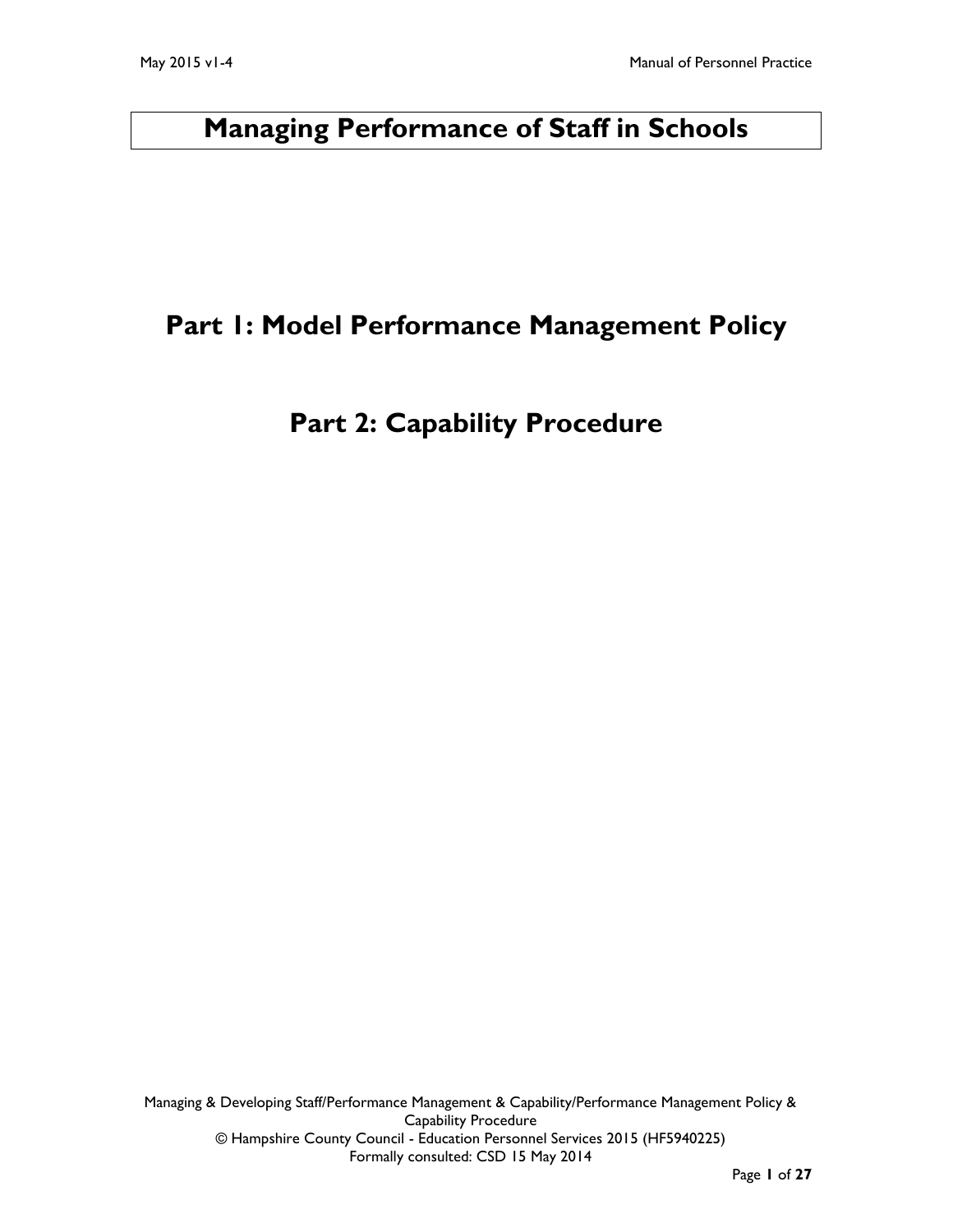# **Introduction**

This policy and procedure has been consulted upon with the recognised trade unions and professional associations for Hampshire maintained schools. Where Hampshire maintained schools wish to localise this policy and procedure further, consultation will need to take place with staff and representatives of the recognised unions and associations. This policy and procedure is commended to academies and other schools who have freedom to develop their own policy and procedure, although such schools who wish to adopt this policy and procedure are advised to take this through their own negotiation/consultation framework.

This procedure does not form part of any employee's contractual terms and conditions and any links within this document to other documents are for ease of use and do not form part of this procedure.

This policy and procedure has been written in accordance with the Model Pay Policy contained in the Manual of Personnel Practice. Schools that have chosen to adopt an alternative pay policy will need to make relevant adjustments.

This policy and procedure will be reviewed every three years or whenever a change in employment legislation necessitates a review, whichever is sooner.

Schools should ensure that employees clearly understand the ethos of the school and that performance management arrangements are in place to support employees to achieve their individual and school aspirations. It should be recognised that there is a collective responsibility to achieve these goals. The Capability Procedure is a supportive process aimed at generating sustained improvement.

# **Purpose**

This document sets out the framework for a clear and consistent assessment of the overall performance of employees, including the Headteacher, and for supporting their development within the context of the school's plan for improving educational provision and performance, and the standards expected of teachers and other staff. It also sets out the arrangements that will apply when employees fall below the levels of competence that are expected of them.

# **Application**

The Model Performance Management Policy is for all employees working within a school/school managed provision or establishment (which for ease of reference are referred to throughout this document as 'schools'), with the exception of those employees on contracts of less than one term, those undergoing induction (i.e. NQTs), and those who are subject to the Capability Procedure (see  $\frac{\text{Part 2}}{\text{2}}$  of this document).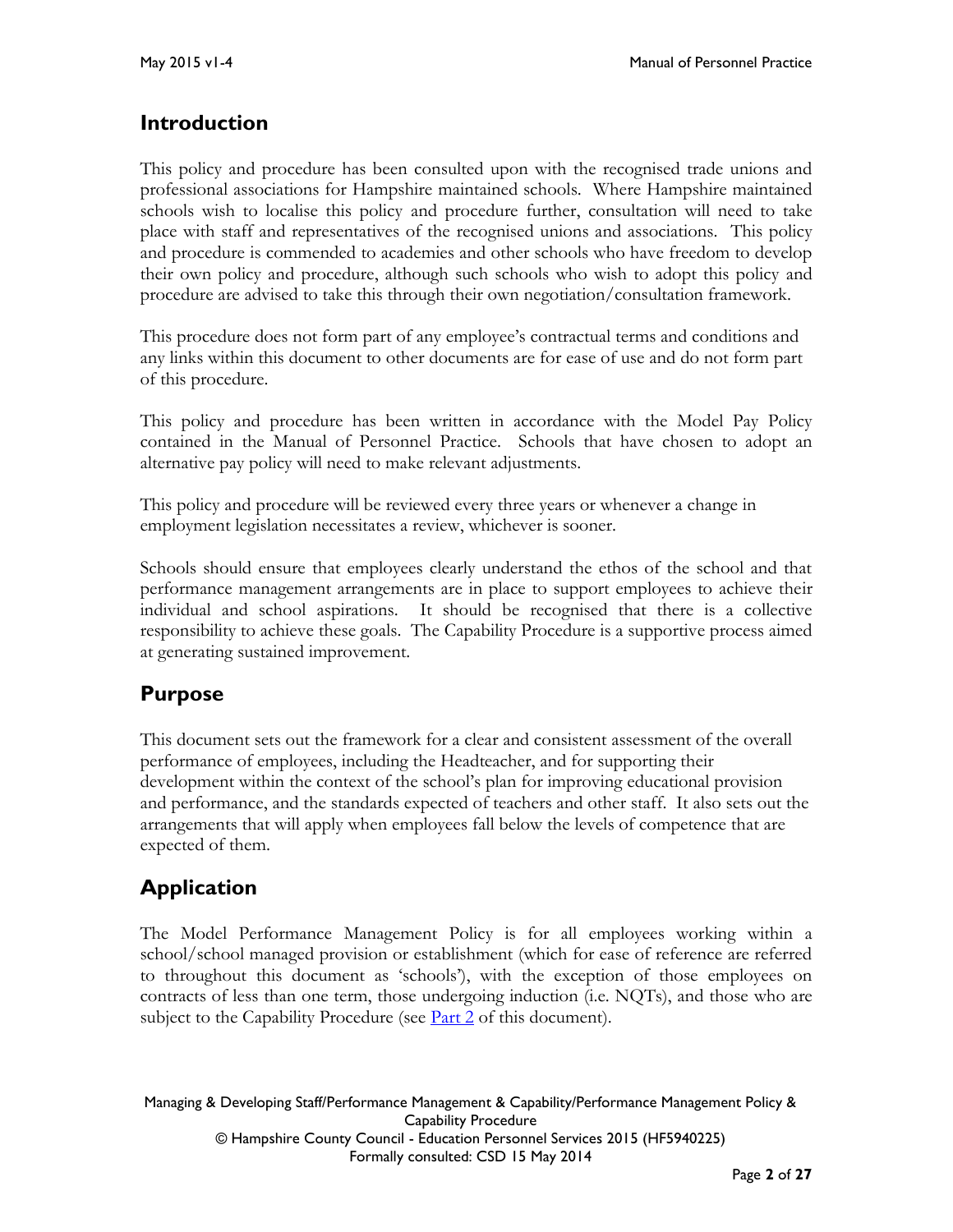The Capability Procedure is for all employees working within a school/school managed provision or establishment (which for ease of reference are referred to throughout this document as 'schools').

# **Part 1 – Performance Management Policy**

### **Page Number**

|    | Principles                        |  |
|----|-----------------------------------|--|
| 2. | The Performance Management Cycle  |  |
| 3. | <b>Appointing reviewers</b>       |  |
| 4. | <b>Setting objectives</b>         |  |
| 5. | Reviewing performance             |  |
| 6. | Dealing with performance concerns |  |

# **Part 2 - Capability Procedure**

| Principles                                                       | 16 |
|------------------------------------------------------------------|----|
| <b>Stages of the Procedure</b>                                   | 18 |
| <b>Stage 1 - Formal Meeting</b>                                  | 18 |
| <b>Stage 2 - Formal Meeting</b>                                  | 20 |
| Stage 3 – Headteacher/Governors' Committee Hearing               | 22 |
| Improvement in performance achieved                              | 23 |
| <b>Fast-track Procedure</b>                                      | 23 |
| <b>Gross Incapability</b>                                        | 23 |
| Failure to make progress during a review period                  | 24 |
| <b>Right of Appeal</b>                                           | 24 |
| Requirement for schools to pass on information about a teacher's | 25 |
| capability to a new employer                                     |    |
| Support                                                          | 25 |
|                                                                  |    |

## **[Appendix 1 Employees with less than two years of](#page-25-0) continuous** 26 **[service](#page-25-0)**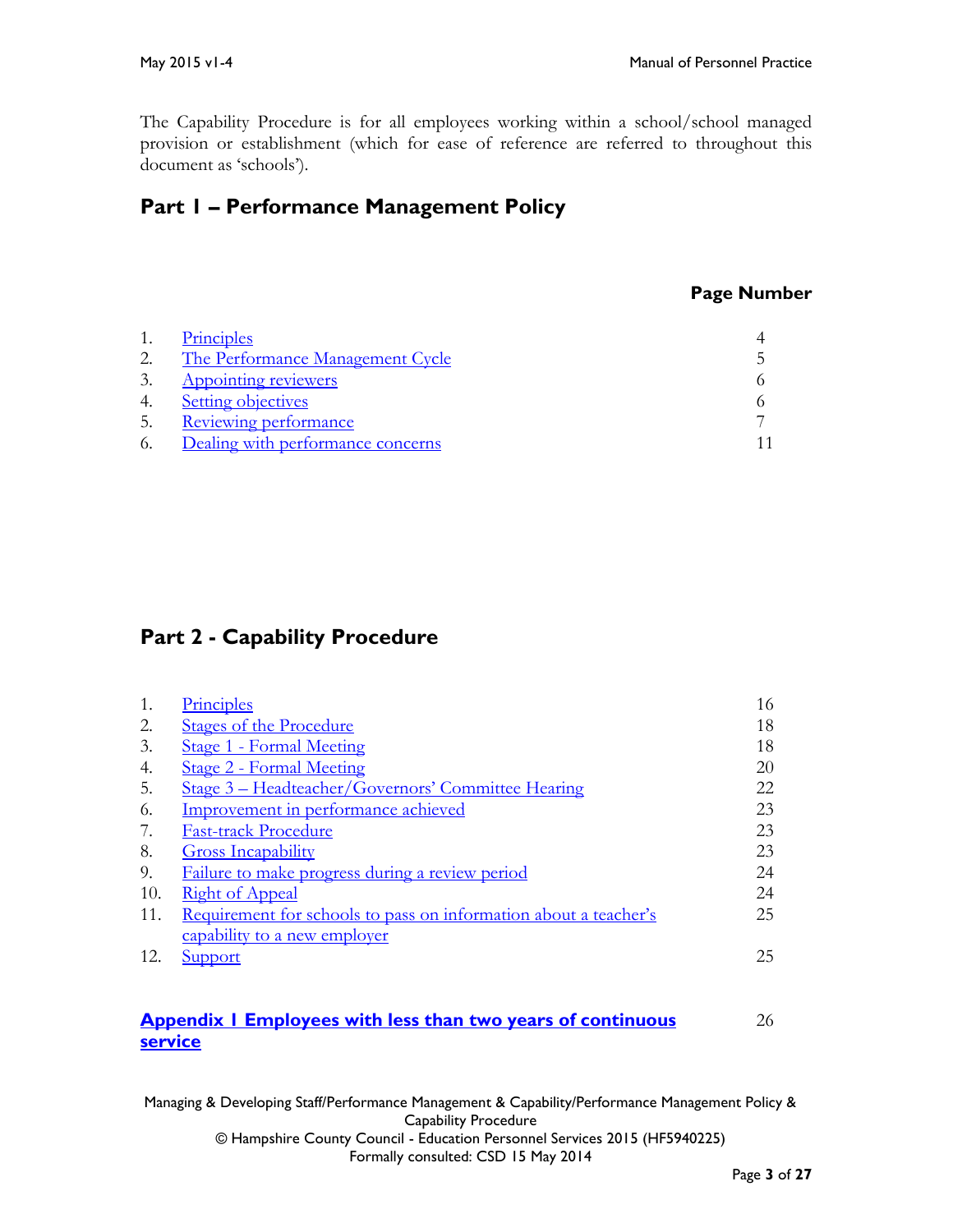# **Part 1 – Performance Management Policy**

# <span id="page-3-0"></span>**1. Principles**

- 1.1 Performance management in this school will be a **supportive and developmental** process designed to ensure that all employees have the skills and support they need to carry out their role effectively. It will help to ensure that all employees are able to continue to improve their professional practice and to develop in their careers.
- 1.2 The process of setting and reviewing performance objectives for staff in schools is an integral part of the school's overall approach to school improvement and development. Performance objectives will be written in such a way that they complement and link to the targets expressed in the school improvement/development plan.
- 1.3 It is important to recognise that the objectives set for any member of staff will not represent the complete job that the individual is expected to perform. Reviewing performance is about measuring the progress made against the objectives set with appropriate support, which will represent key priorities for that individual, and in addition, assessing and recognising the overall performance of that person in the job, including an assessment against any relevant standards/accountabilities.
- 1.4 There is no correct number of objectives to set for any member of staff. The number will depend on the role they undertake, the relevant priorities for that person at that time and the nature and complexity of each objective set.
- 1.5 The process of performance management will be carried out in accordance with this policy, which is underpinned by the statutory regulations for teachers and local agreements for support staff.
- 1.6 Performance management will be carried out in such a way to ensure consistency of treatment and fairness.
- 1.7 The Governing Body and Headteacher will monitor the operation and effectiveness of the school's performance management arrangements.
- 1.8 The performance management process will be treated with confidentiality. Normally only the reviewer, reviewee and the Headteacher will have access to performance management information and documentation relating to the reviewee. However, to enable moderation of objectives and assessments to take place, paperwork may be shared with members of the Senior Leadership Team in accordance with the school's Pay Policy. In the event of an Ofsted inspection taking place, Ofsted inspectors may request that anonymised information about the school's performance management arrangements, including the most recent performance management outcomes and their relationship to salary progression, is provided. Governors may also request an anonymised sample of performance management statements to enable them to

Managing & Developing Staff/Performance Management & Capability/Performance Management Policy & Capability Procedure

© Hampshire County Council - Education Personnel Services 2015 (HF5940225) Formally consulted: CSD 15 May 2014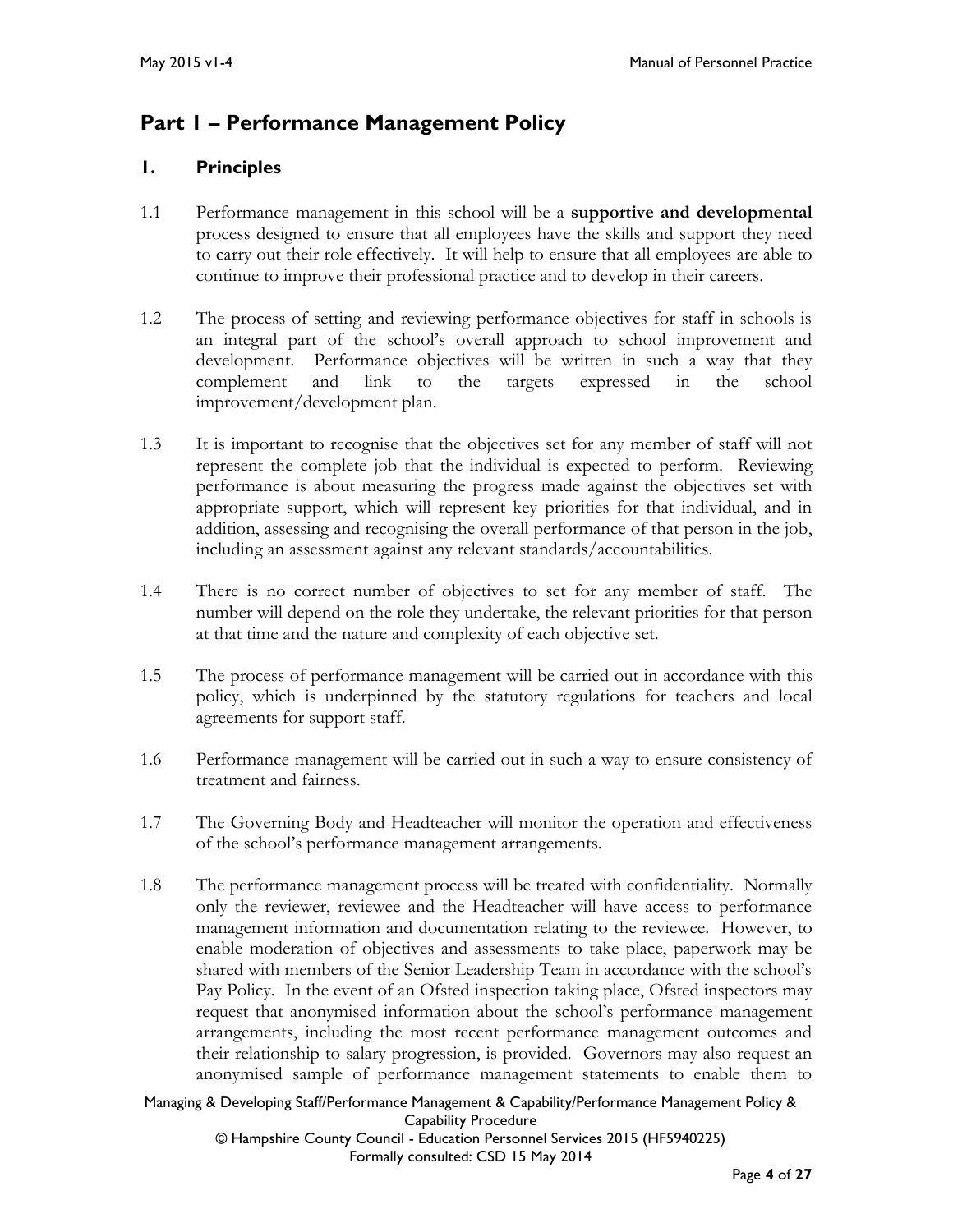perform their role in monitoring the effectiveness of the school's performance management system.

- 1.9 The Governing Body and Headteacher will ensure that all written performance management records are retained securely for six years and then destroyed.
- 1.10 Where an employee's performance is affected by a health problem and/or sickness absence, the matter will normally be dealt with in accordance with the school's Absence Policy and Procedure. This is likely to lead to a referral to Occupational Health in order to assess the employee's fitness for work.
- 1.11 When assessing an employee through the performance management process, factors such as any periods of ill health, or maternity leave, will be taken into account as this may affect an employee's ability to meet their objectives.
- 1.12 Text in italics denotes areas where schools may wish to exercise discretion.
- 1.13 The audio or video recording of any meetings or hearings held under this procedure is not permitted. Where an employee is unable to take his or her own notes of a meeting due to a physical, sensory or mental impairment, it is expected that the employee's representative will take notes on their behalf and/or alternative options will be considered to remove any potential disadvantage that an employee may have. Only in exceptional cases may an employee request an audio or video recording of the meeting as an alternative, In such cases, consideration will be given as to whether or not recording the meeting is appropriate in all the circumstances, including an assessment of whether other options have been considered as above.

## <span id="page-4-0"></span>**2. The Performance Management Cycle**

- 2.1 The performance management cycle for the Headteacher and all teachers will run for twelve months, with the end of year review being completed by October for teachers, and December for the Headteacher, in reference to the previous academic year. The performance management cycle for support staff will run for twelve months with the end of year review being completed by December, in reference to the *previous academic year or current financial year*.
- 2.2 Employees who are employed on a fixed-term contract of less than one year will have their performance managed in accordance with the principles underpinning this policy. The length of the period will be determined by the duration of their contract.
- 2.3 The performance management cycle will link to the pay arrangements for employees. In the case of teaching staff, the end of year review and the annual pay determination will take place by the end of October each year (December for the Headteacher) and is informed by the performance management cycle concluding at the end of the previous academic year (31 August). In the case of support staff who are performance managed via the Individual Performance Planning (IPP) process, the

#### Managing & Developing Staff/Performance Management & Capability/Performance Management Policy & Capability Procedure © Hampshire County Council - Education Personnel Services 2015 (HF5940225)

Formally consulted: CSD 15 May 2014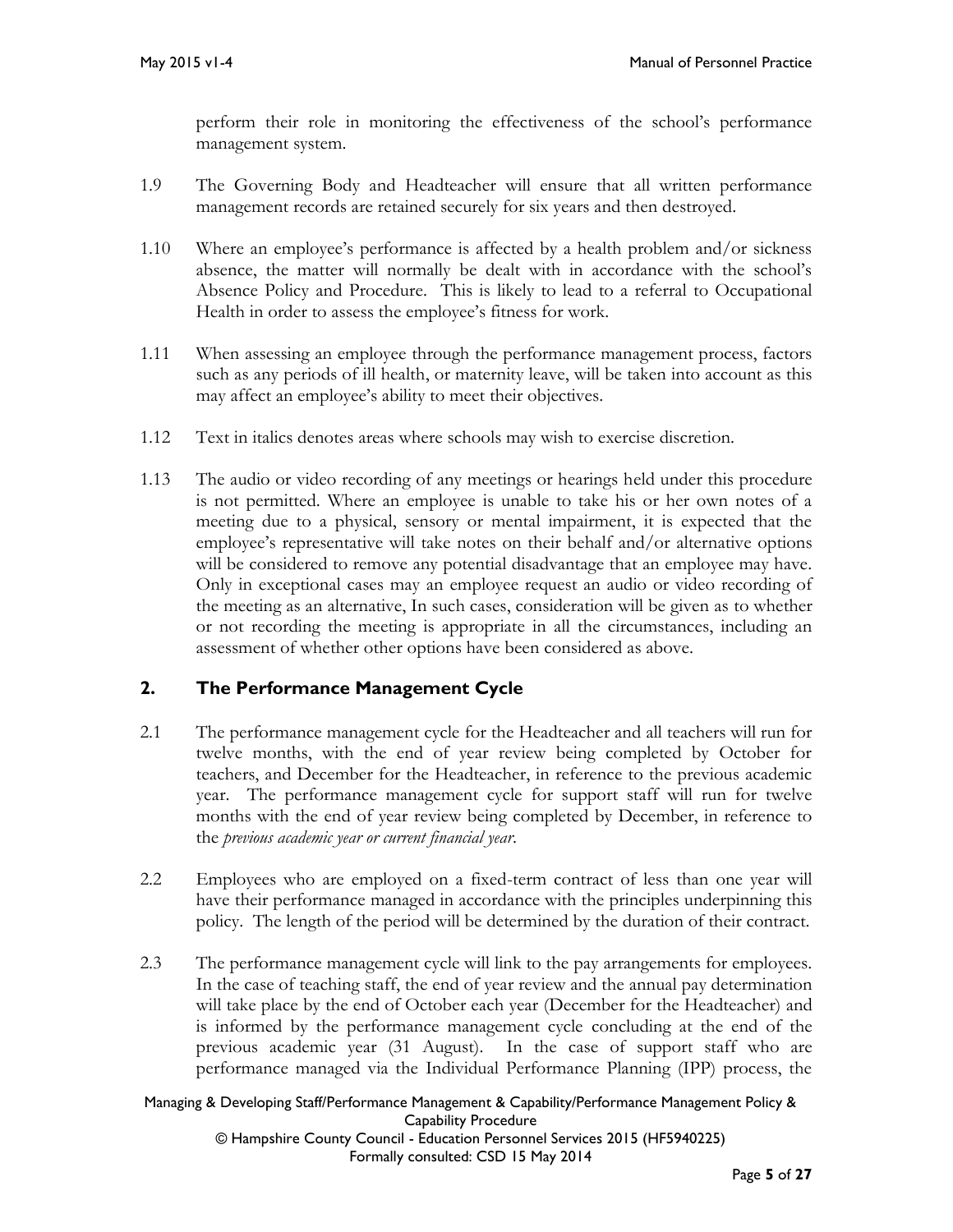end of year review will be completed by December in order for decisions about pay to be made, effective from 1 April each year.

# <span id="page-5-0"></span>**3. Appointing reviewers**

- 3.1 The Headteacher's performance will be reviewed by the Governing Body, supported by a suitably skilled external adviser who has been appointed by the Governing Body for that purpose.
- 3.2 *In this school the task of reviewing the Headteacher, including the setting of objectives, will be delegated to a sub-group consisting of two/three (delete as appropriate) members of the Governing Body.* The appointed governors will be known as the Headteacher Performance Management Committee (HPMC).
- 3.3 Given the close working relationship between the Headteacher and the Chair of Governors, it would not normally be appropriate for the Chair of Governors to be part of the HPMC.
- 3.4 The Headteacher will decide who will review other teachers and support staff, however this will normally be the employee's line manager. The Headteacher will determine whether the reviewer also makes a recommendation about pay progression, in accordance with the school's Pay Policy. The Headteacher has the discretion to delegate the review process to other employees who will normally be line managers. Reviewers will have the necessary knowledge and training in order to undertake this role.
- 3.5 Where performance concerns arise [\(see section 6\),](#page-10-0) the Headteacher may re-delegate the reviewer role to a senior manager or undertake the role of reviewer themselves.

# <span id="page-5-1"></span>**4. Setting Objectives**

- 4.1 The Headteacher's objectives will be set by the Governing Body after consultation with the external adviser. At least one of the targets for the Headteacher will relate to outcomes for pupils.
- 4.2 Objectives for each employee will be set before, or as soon as practicable after, the start of each performance management cycle. In setting objectives, reviewers will have regard to what can reasonably be expected given the employee's role and level of experience, as communicated in the school's Pay Policy. The level of expectation of an employee's performance must also be communicated at the outset of the performance management cycle. For example, where the School has been explicit that to achieve their improvement plans teaching needs to be good or above, this expectation must be clearly communicated to all staff through the school's ratings of performance as defined in the school's Pay Policy.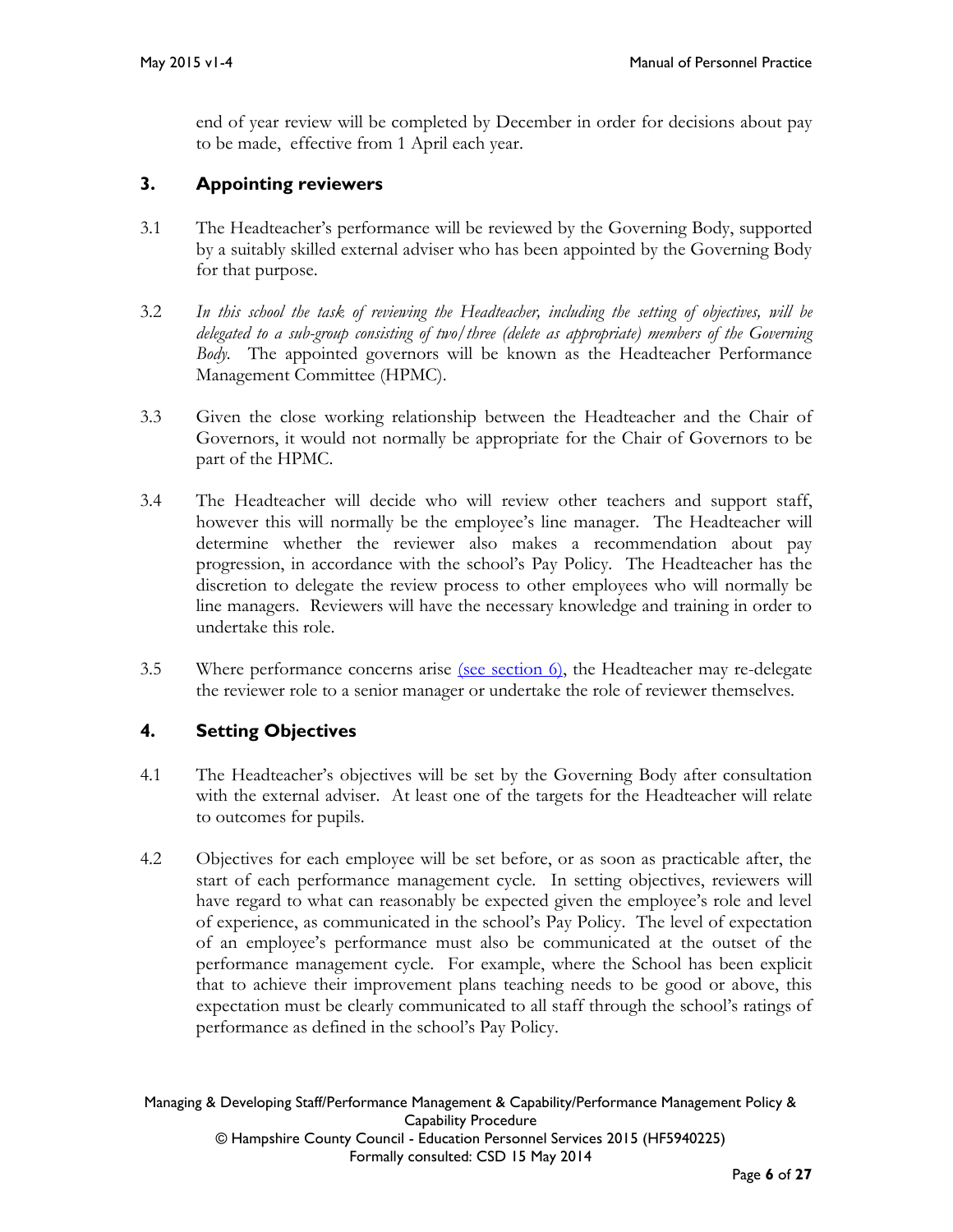- 4.3 The objectives set for each teacher will, if achieved, contribute to the school's plans for improving the school's educational provision and performance and improving the education of pupils at the school, and will take into account the outcomes for pupils. Objectives will also take into account the professional aspirations of the employee.
- 4.4 Objective setting will have regard to a reasonable level of expectations of the employee in the context of work/life balance.
- 4.5 Before, or as soon as practicable after, the start of each performance management cycle, each teacher will be informed of the standards, objectives and success criteria against which that teacher's performance in that performance management cycle will be assessed. In addition, the reviewer and reviewee will agree the reviewee's development plan for that year.
- 4.6 Before, or as soon as practicable after, the start of each performance management cycle, each member of support staff will be informed of the key accountabilities against which that employee's performance in that performance management cycle will be assessed, for example those contained within the role profile applicable to that employee. In addition, the reviewer and reviewee will agree the reviewee's development plan for that year.

# <span id="page-6-0"></span>**5. Reviewing Performance**

## 5.1 Evidence

A number of methods will be used in order to obtain evidence by which to assess an employee's performance. These include those detailed below. Such evidence will be triangulated in order to undertake an overall assessment of the employee's performance. This will include their performance against their objectives and against the relevant standards/key accountabilities for their role.

## 5.1.1 **Observation**

This school believes that observation of classroom practice and other responsibilities is important both as a way of assessing the performance of classroom-based employees in order to identify any particular strengths and areas for development they may have, and of gaining useful information which can inform school improvement more generally. Therefore, feedback from lesson observations will be developmental and not simply a judgement. All observation will be carried out in a supportive manner.

In this school classroom-based employees' performance will be regularly observed but the amount and type of classroom observation will depend on the individual circumstances of the employee and the overall needs of the school at that time. Classroom observation of teachers will normally be carried out by those with QTS.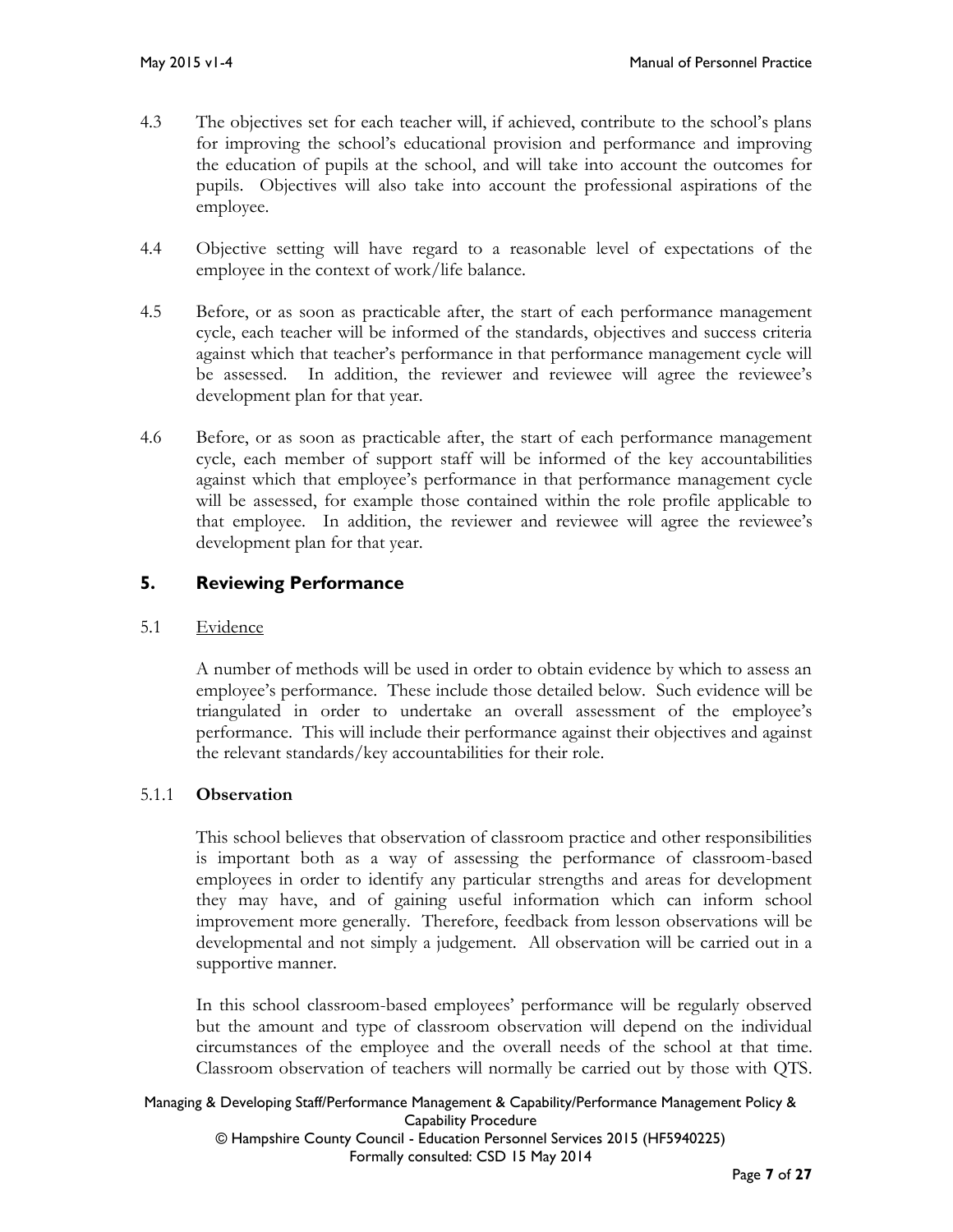In addition to formal observation, the Headteacher or other leaders with responsibility for standards in the classroom may "drop in" in order to evaluate the standards of teaching and to check that high standards of professional performance are established and maintained. The length and frequency of "drop in" observations will vary depending on specific circumstances.

Observations are a snapshot in time and reviewers will use the information gathered from these alongside other types of evidence to make judgements about performance.

*As soon as practicable after an observation and within \_\_\_ working days, verbal feedback will be given to the employee. This will be followed up with written feedback within \_\_\_ working days of the observation taking place. Where it is not reasonably practicable to provide feedback within these timescales, feedback will be provided at the earliest opportunity thereafter.*

Teachers (including the Headteacher) who have responsibilities outside the classroom, and support staff who are not classroom-based will also have their performance of those responsibilities observed and assessed.

Observations undertaken by Ofsted inspectors or as a result of local authority monitoring, will not, in themselves, be used for performance management purposes. However, these observations may highlight the need for the school to undertake separate observations for performance management purposes, for example if a lesson is rated as inadequate by Ofsted. Observations undertaken by a local authority officer may be used in performance management where this has been planned and communicated to all parties in advance.

## 5.1.2 **Pupil progress and attainment**

Rates of pupil progress and levels of attainment as pertinent to the teacher's role will be used in assessing a teacher's performance against the Teachers' Standards and, where relevant, against objectives.

The HPMC, with advice from the External Adviser, will review levels of pupil attainment, rates of pupil progress and whole school performance in their assessment of a Headteacher's performance in addition to other objectives that may have been set.

Where support staff are providing support to groups or individual pupils, the progress and attainment of those pupils may be taken into account in assessing the performance of the employee. This will only be used alongside other evidence which supports the level of contribution of the employee to the progress and attainment of pupils.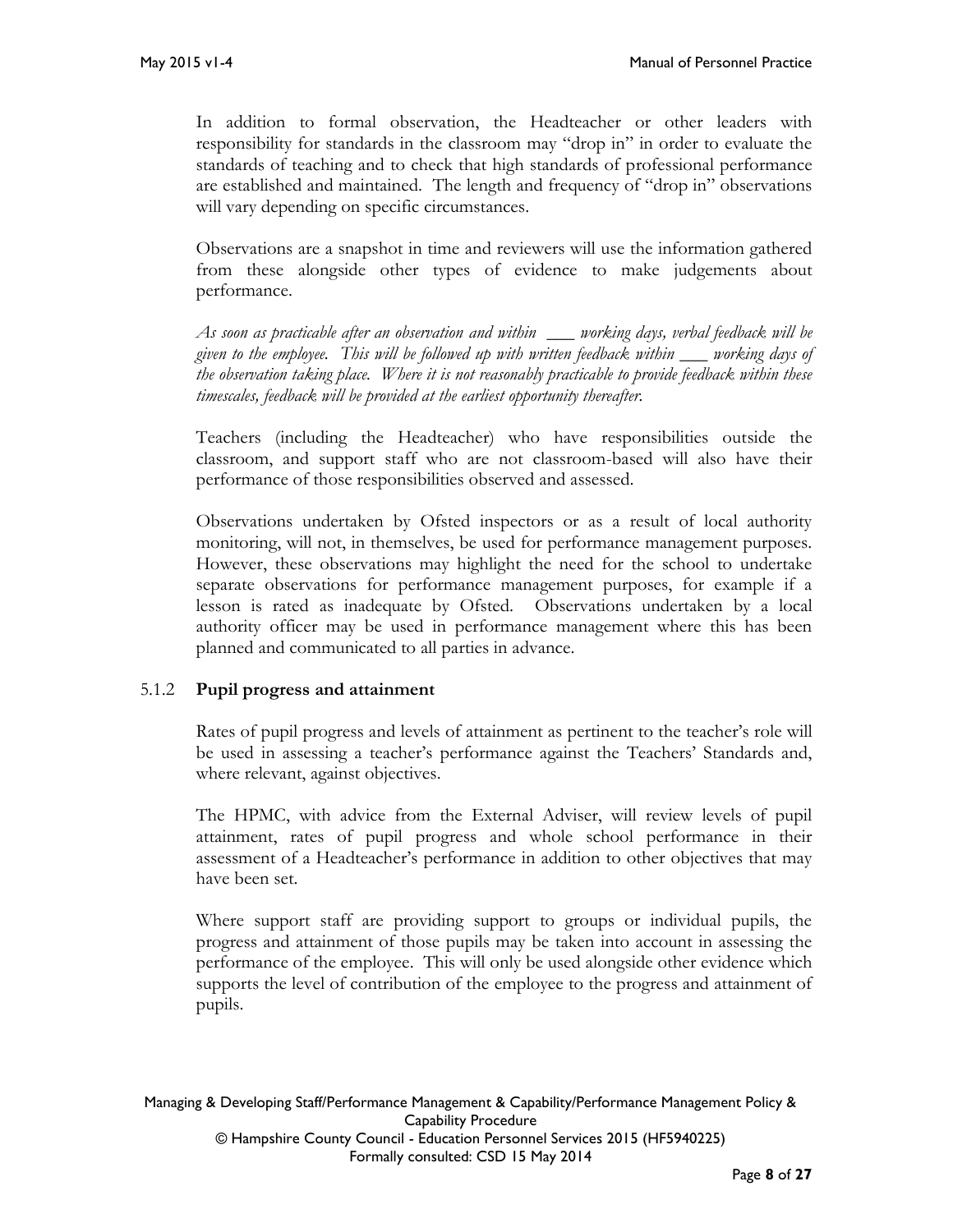### 5.1.3 **Work sampling**

Work sampling may be used in assessing teacher performance against the standards for the role, and where relevant, against objectives.

### 5.1.4 **Other evidence**

Other evidence may be considered, where it is pertinent to the objectives set and the standards/accountabilities for the role.

Examples of such evidence may include (but are not limited to):

### Teachers

- Short, medium and long-term planning.
- Effective deployment and management of classroom-based support staff.

### The Headteacher

- Evidence from reports from external sources such as Ofsted, the local authority, or other reviews.
- RAISEonline and other performance tables.

## Support staff

- A sample of written correspondence produced (administrative staff).
- A sample of budget correspondence (finance staff).
- A sample of health and safety monitoring (site staff).
- Examples of displays and resources prepared (classroom-based support staff).

It may also be appropriate to consider evidence such as feedback from colleagues, including peers, and for line managers, their staff.

## 5.2 Feedback

5.2.1 Employees will receive constructive feedback on their performance throughout the year and as soon as practicable after observation has taken place or other evidence has come to light. Feedback will highlight particular areas of strength and celebrate success, as well as any areas that need development and support. Where there are any concerns about any aspects of an employee's performance, this will be managed in accordance with **Section 6** of this policy.

## 5.3 Annual Assessment

5.3.1 Every employee's performance will be formally assessed in each performance management cycle. In assessing the performance of the Headteacher, the Governing Body will consult the external adviser.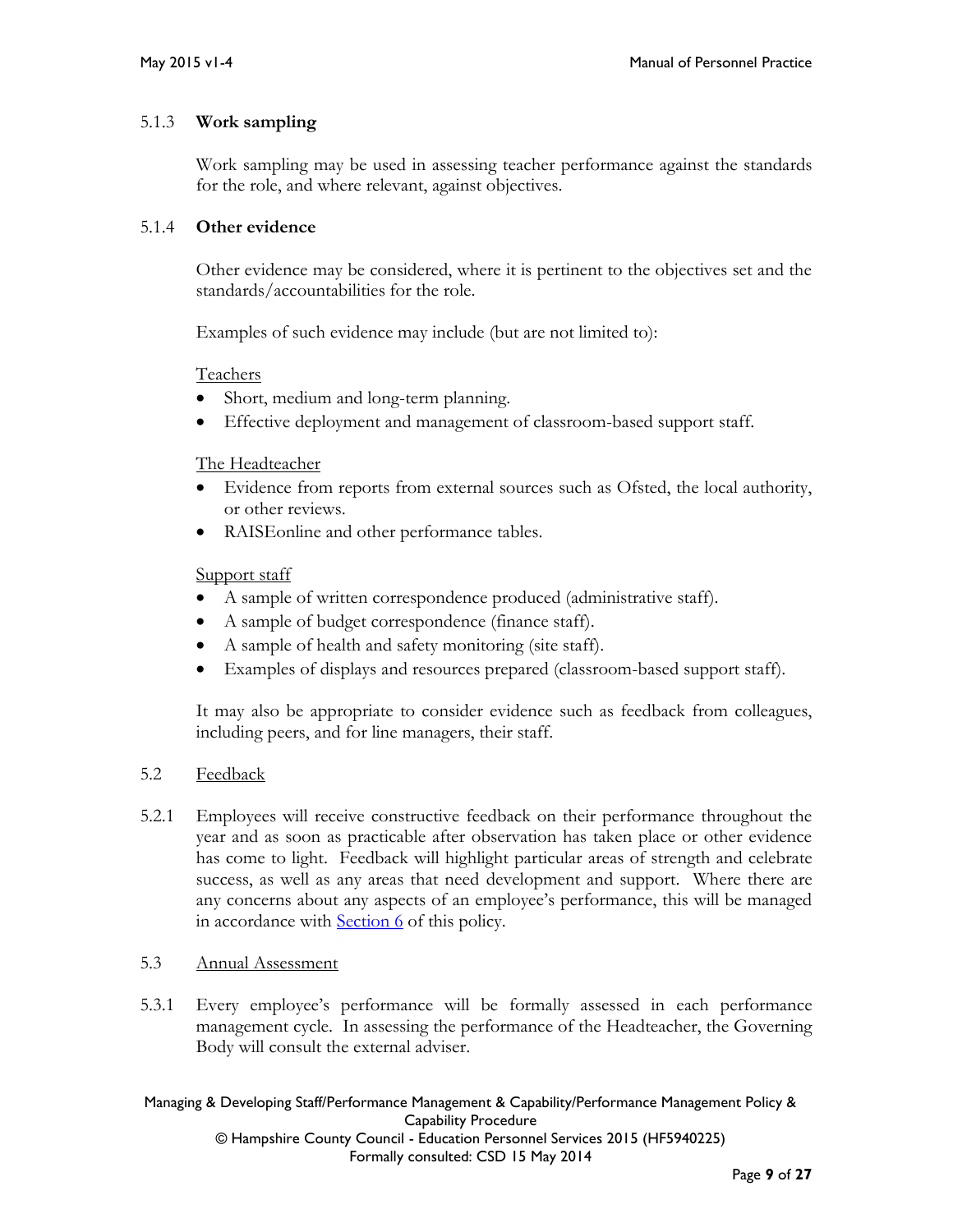- 5.3.2 *This assessment is the end point to the annual performance management process, but performance and development priorities will be reviewed and addressed on a regular basis throughout the year in interim meetings which will take place (insert frequency, e.g. once per term).*
- 5.3.3 An employee will receive a written performance management statement as soon as practicable following the end of each performance management cycle. The employee will have the opportunity to comment on this. Teachers will receive their written performance management statement by 31 October (31 December for the Headteacher). *Support staff will receive their performance management statement by (date).* The performance management statement will include:
	- an assessment of the employee's performance of their role and responsibilities against their objectives in the last performance management cycle;
	- an assessment of the employee's performance of their role and responsibilities against the standards/accountabilities for their role in the last performance management cycle;
	- summary of the evidence considered to support the decisions made;
	- a recommendation on pay based on performance in the last performance management year (where staff are eligible for progression).

The employee will also receive a new performance management statement for the new performance management cycle. This will include:

- details of the employee's objectives for the new performance management cycle;
- details of the standards/accountabilities to apply in the new performance management cycle;
- an assessment of the employee's current training and development needs and identification of any action that should be taken to address them in the new performance management cycle;
- an indication of when monitoring will take place.
- 5.3.4 The assessment of performance against the objectives and standards will inform the planning process and training and development needs for the next performance management cycle.
- 5.3.5 All staff and reviewers are encouraged to also use performance management meetings to discuss other matters pertinent to their employment.
- 5.3.6 With the exception of the Headteacher pay recommendation, all pay recommendations arising out of the performance management process must be approved by the Headteacher before being shared with the individual member of staff to whom the recommendation relates, and referred to the governors' pay committee. The HPMC must also refer their recommendation to the governors' pay committee.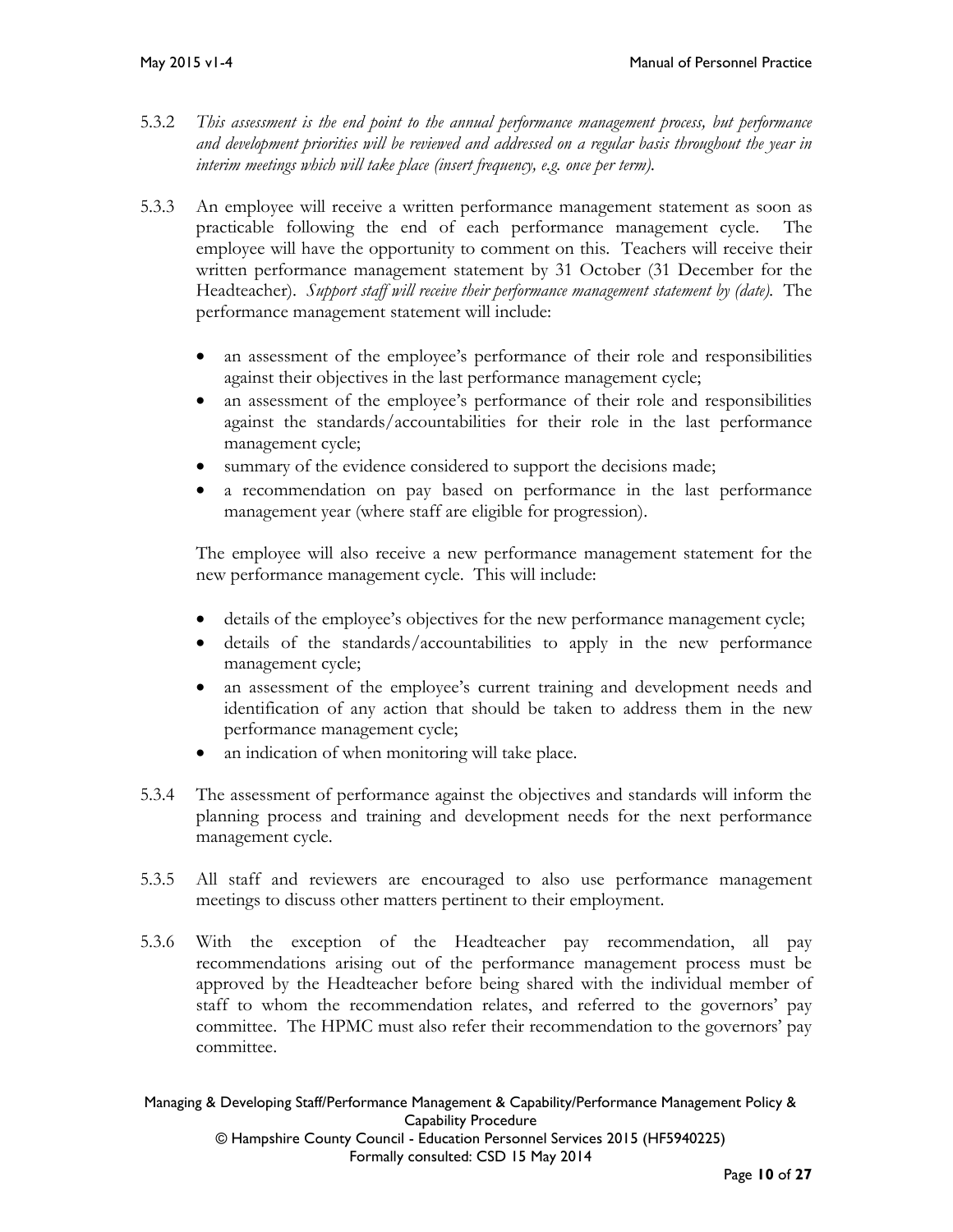- 5.3.7 Pay progression for all staff will be as set out in the school's Pay Policy.
- 5.4 Moderation of Performance Management Statements
- 5.4.1 The Headteacher will take responsibility, where the reviewer role has been delegated, for ensuring there is an appropriate system in place to moderate performance management statements and pay recommendations, to ensure consistency and equality of treatment.

## <span id="page-10-0"></span>**6. Dealing with performance concerns**

- 6.1 The majority of employees are competent in their role for the majority of the time. On occasions, however, an individual's performance can be deemed to be below accepted standards and support is needed to help them re-attain and sustain the required level of performance.
- 6.2 Concerns about performance will be addressed at the time they are identified and not left to the employee's next performance management meeting. This will assist the employee to recognise issues at an early stage.
- 6.3 Performance concerns may be identified by the reviewer or by a Senior Manager/Headteacher. Where a concern is identified that is likely to require structured managerial support, the Headteacher may re-delegate the reviewer role to a senior manager or undertake the role themselves. A reviewer must notify the Headteacher where they identify performance concerns and confirm how the Headteacher intends to proceed.
- 6.4 Concerns about the performance of the Headteacher may be identified by an individual or combination of sources. Where a concern is identified via the HPMC, the Chair of the HPMC must notify the Chair of Governors. Where the concern is notified to the Chair of Governors, the Chair of Governors must notify the Chair of the HPMC. In both circumstances, the Chair of the HPMC will review the evidence available with the School's School Improvement provider to determine how to proceed.
- 6.5 Where it is necessary to take forward a performance concern in respect of the Headteacher, this will be undertaken by the HPMC, with professional advice from the School's School Improvement provider, and the Chair of Governors will be kept appraised of the situation.
- 6.6 When raising performance concerns with an individual, the Headteacher/Senior Manager/HPMC will take into account any factors which may be having an impact on the employee's ability to perform their duties. However, such factors in themselves do not negate the need to address performance concerns.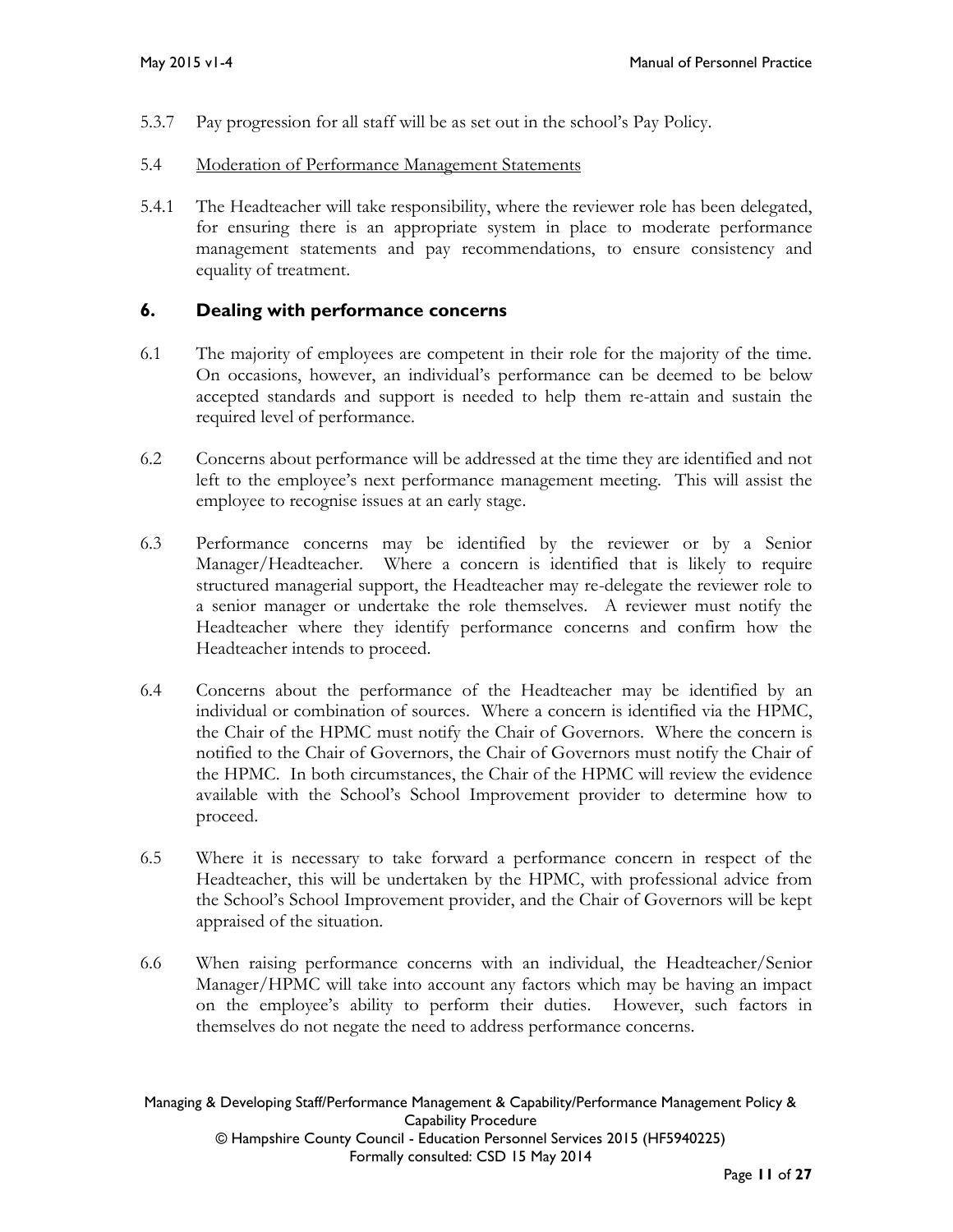- 6.7 Whilst there are no formal rights of representation at this stage, employees are encouraged to contact their Professional Association or Trade Union Representative for advice and support.
- 6.8 Identifying when performance is deemed to be below accepted standards
- 6.8.1 The Headteacher/Senior Manager/HPMC may consider a member of staff to be underperforming where:
	- the standard of performance falls below that which is required to meet or make progress towards a specific performance management target; and/or
	- the standard of performance falls below that which is required to meet the expectations of a particular role in their school; and/or
	- the performance falls below the relevant standards/accountabilities for the role; and/or
	- the overall school performance falls below that which is required (in the case of the Headteacher).
- 6.8.2 If the Headteacher/Senior Manager has evidence to show that an employee is no longer meeting the expectations of their role, these concerns will be addressed with the individual promptly.
- 6.8.3 Where the school has clearly communicated a level of expectation, the Headteacher and senior managers may consider a member of staff to be underperforming if they are not reaching this level of expectation.
- 6.9 Determining possible initial courses of action
- 6.9.1 Depending on the severity of the under performance, the Headteacher/Senior Manager/HPMC need to take a view as to the proportionate response. This may include:
	- an early conversation to confirm the expected standards of the role;
	- coaching/mentoring support;
	- structured managerial support;
	- consideration of application of the Capability Procedure (exceptional circumstances or concerns).

An early conversation and coaching/mentoring support will only be used on their own to support low level or early stage concerns where these may be an effective measure. Where the performance concern is more significant or continues, structured managerial support will normally be put in place.

6.10 Structured managerial support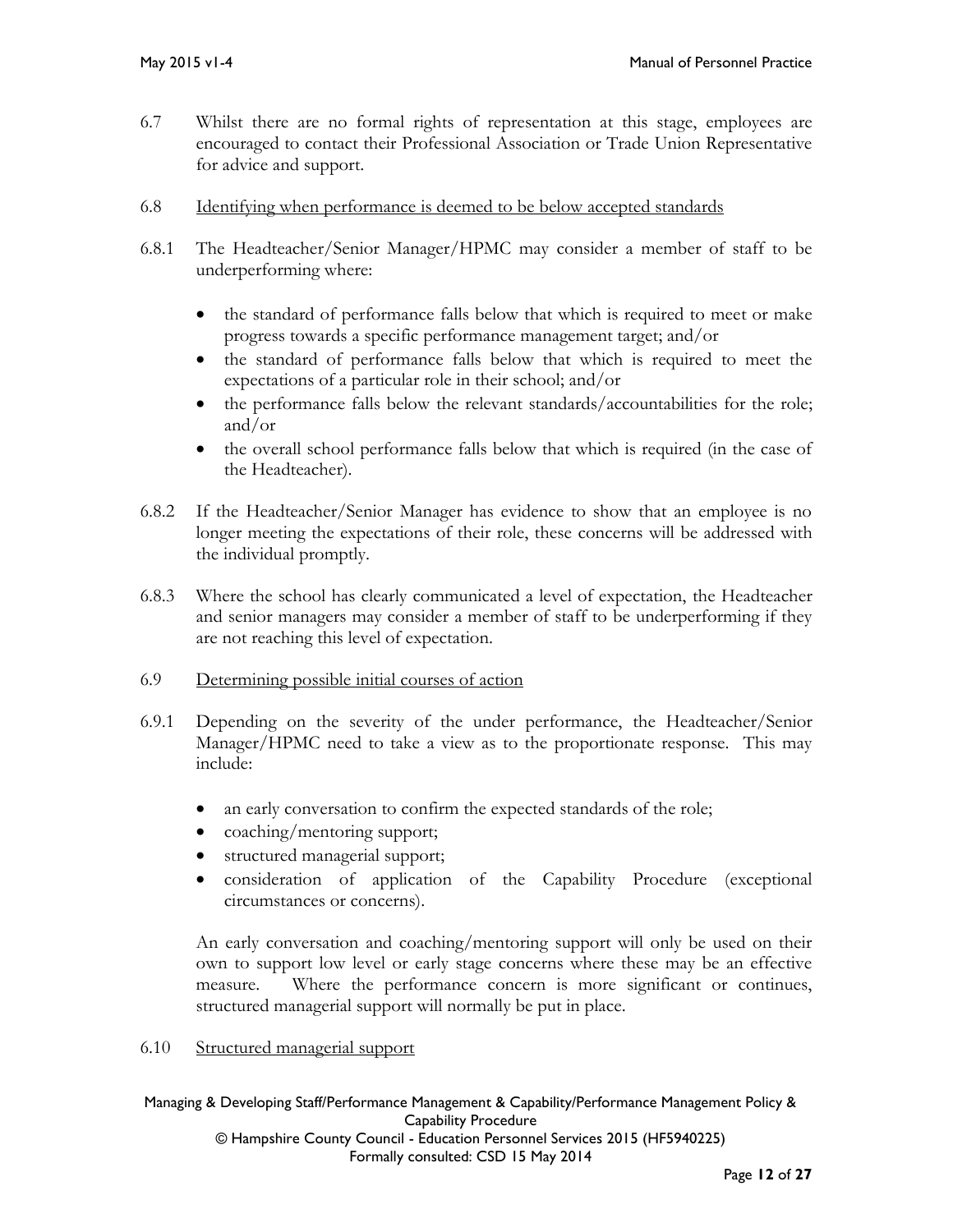- 6.10.1 Where a performance concern has been identified that requires additional support, a discussion will be held between the Headteacher/Senior Manager/HPMC and the employee. The outcome of the meeting will be to identify what steps will be taken to assist the employee to improve their performance and move to the required standard. (In cases involving the Headteacher, the HPMC will normally invite the School's School Improvement provider to provide support at this meeting.) The discussion will include:
	- what area(s) of performance is/are of concern;
	- what improvement is required/the standard the employee needs to meet;
	- the timescales in which this is to be achieved (these will vary depending on the issues identified);
	- the support that will be provided to assist the employee;
	- how frequently the performance/progress will be monitored and reviewed;
	- the seriousness of the issue and potential consequences of improvement not being achieved, including potential impact on pay progression.
- 6.10.2 The employee will be invited to provide his/her point of view on the shortfall in performance and whether they believe there is an underlying reason. The employee will also be asked to identify what support they feel they need in order to achieve the required improvement, and the Headteacher/Senior Manager/HPMC will indicate what support they intend to put in place.
- 6.10.3 The key outcomes of the discussion will be recorded in writing and shared with the individual. The written record of the discussion will be placed on the individual's personal file and a copy given to the employee.
- 6.10.4 Review meetings will be held at the agreed timescales to review progress towards targets set and the appropriateness of the support being given. At these meetings, any improvements will be communicated to the individual as well as the remaining gap between their current level of performance and the expectations set. The outcome of these meetings will also be recorded in writing and a copy shared with the individual.
- 6.10.5 The purpose of any structured managerial support programme is to assist the employee to achieve the necessary improvement within the agreed timescales. Where this is successful the Headteacher/Senior Manager/HPMC will confirm this at the relevant review meeting and record this in writing to the employee. The employee will be informed that the improvement in their performance must be sustained.
- Managing & Developing Staff/Performance Management & Capability/Performance Management Policy & Capability Procedure © Hampshire County Council - Education Personnel Services 2015 (HF5940225) Formally consulted: CSD 15 May 2014 6.10.6 If the employee is not making the necessary progress towards the required improvement, the employee will be informed that failure to achieve this may lead to the Capability Procedure being applied (see  $Part 2$  of this document) and that there may be an impact on their pay progression. The Headteacher/Senior Manager/HPMC will make a judgement about when to communicate this given that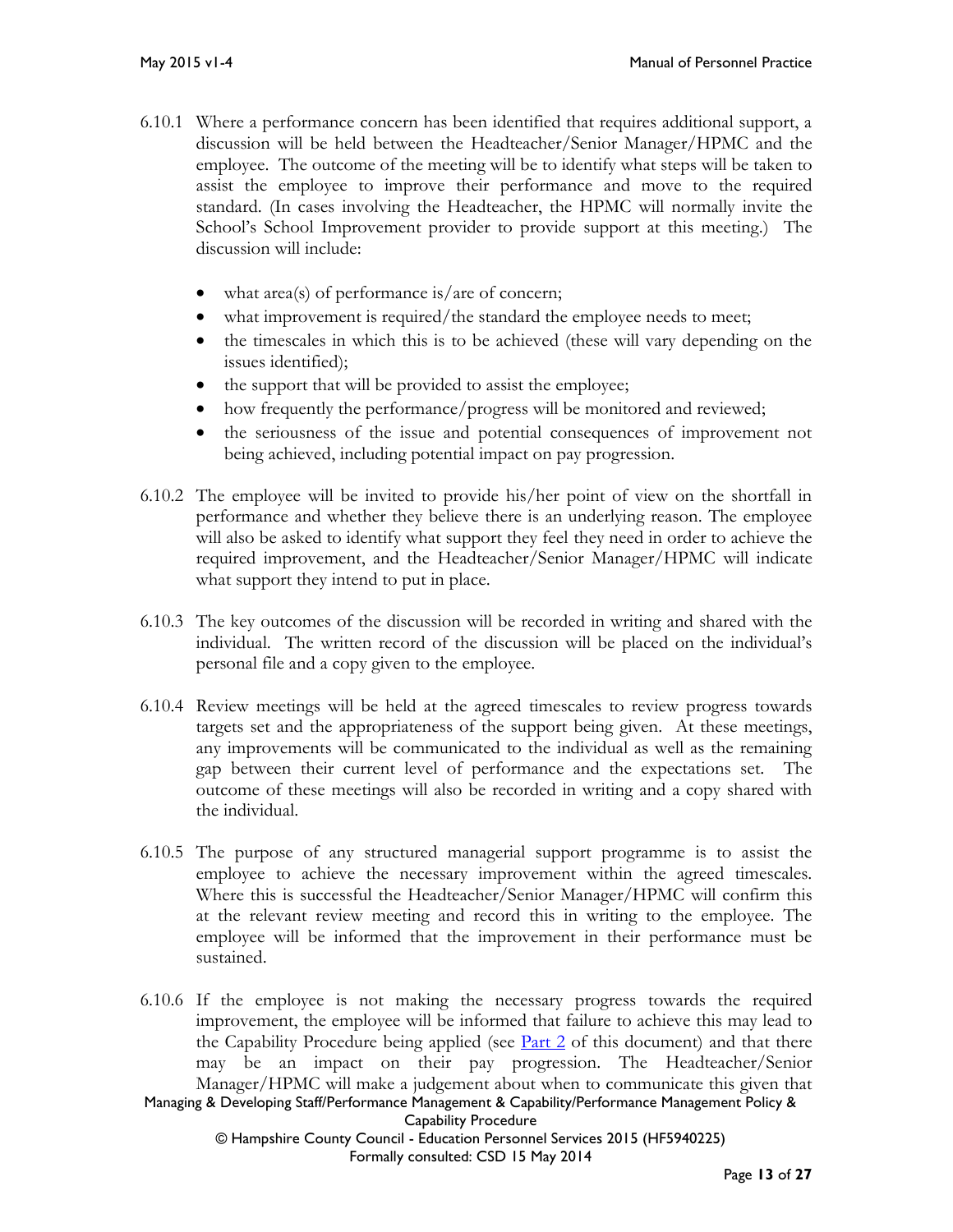it may not be appropriate to do so during the first discussion. However, if a move to the Capability Procedure is a likely outcome, the potential for this must be communicated to the member of staff in good time. It must be recorded in writing that the employee has been informed of the potential consequences should their performance not meet the required standard. If the necessary improvement is then not achieved within the agreed timescales, the Headteacher/Senior Manager/HPMC will need to consider use of the Capability Procedure.

- 6.10.7 Where the employee has initially made the required improvement but this performance has not been sustained independently over a 6 month period, the Headteacher/Senior Manager/HPMC will need to consider use of the Capability Procedure.
- 6.11 By-passing structured managerial support
- 6.11.1 In most circumstances a structured managerial support programme will be put in place prior to the Capability Procedure being used. However, the Headteacher/Senior Manager/HPMC may determine that it is appropriate to move straight to the Capability Procedure, in the following circumstances:
	- the employee's performance is putting the health and safety of pupils and/or staff at risk;
	- the employee's performance is putting the education of pupils in serious jeopardy;
	- the employee's performance has not been sustained independently for 6 months at an accepted level following an earlier managerial support programme.

## 6.12 Transition to the Capability Procedure

- 6.12.1 At any stage the Headteacher/Senior Manager/HPMC may consider a transition to the Capability Procedure [\(Part 2](#page-14-0) of this document). The Headteacher/Senior Manager/HPMC will have specific regard to:
	- the nature and severity of the under performance;
	- the impact on pupils and colleagues both in the short and longer term;
	- the likely and required timescale for improvements to be made;
	- the engagement of the employee in the programme.
- 6.12.2 In a typical case, if a managerial support programme has been in place and the issues have not resolved after 4 school weeks/half a term then it would be appropriate to consider moving onto the Capability Procedure. However, when determining how long to wait before moving onto the Capability Procedure, the Headteacher/Senior Manager/HPMC will give consideration to the circumstances of the case, in particular the factors listed under paragraph 6.12.1 above. In such circumstances

### Managing & Developing Staff/Performance Management & Capability/Performance Management Policy & Capability Procedure

© Hampshire County Council - Education Personnel Services 2015 (HF5940225) Formally consulted: CSD 15 May 2014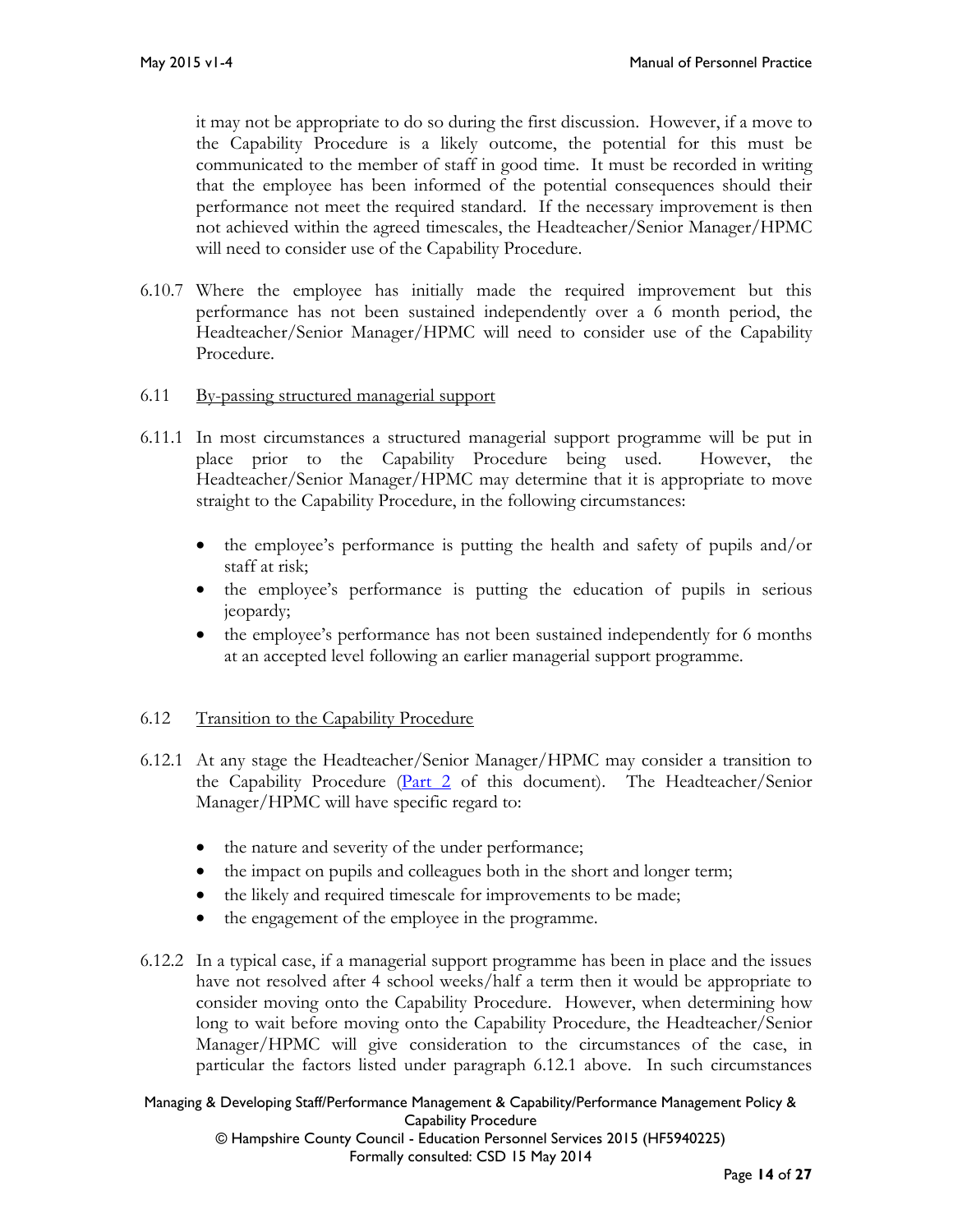where the Headteacher/Senior Manager/HPMC determine a need to consider the application of the Capability Procedure, the employee will be invited to attend a meeting at which such a consideration will be undertaken. The individual will be given the opportunity to be accompanied at the meeting by a Professional Association/Trade Union Representative or work colleague and be provided with a copy of the Capability Procedure in advance. The meeting will be arranged in accordance with Section 3 of the Capability Procedure (Stage 1 – Formal Meeting).

- 6.12.3 At this meeting, depending on the level of concern, the responses of the employee, the progress so far, and whether the Headteacher/Senior Manager/HPMC feels improvement is likely to be seen in the necessary time frame, the Headteacher/Senior Manager/HPMC will decide either to continue to offer a further period of managerial support or to confirm that the employee will now be moved onto the Capability Procedure.
- 6.12.4 Should the Capability Procedure commence, performance management will be suspended.

# <span id="page-14-0"></span>**Part 2 – Capability Procedure**

# <span id="page-14-1"></span>**1. Principles**

- 1.1 This procedure will apply in circumstances where poor performance is assessed to be as a result of an employee's lack of skill, ability, knowledge, experience or aptitude. Where poor work performance is assessed to be due to a deliberate or wilful failure to fulfil the duties of an employee's role and/or a deliberate lack of care, the matter will be dealt with under the School's Disciplinary Procedure as this is a conduct concern.
- 1.2 Where an employee wilfully and unreasonably refuses to co-operate with the application of the Capability Procedure, the matter will be dealt with under the Disciplinary Procedure.
- 1.3 Poor performance due to health problems and/or sickness absence will normally be dealt with via the [School's Sickness Absence Policy and Procedure](http://www3.hants.gov.uk/absence-policy-schools_hf1861451_.doc). This is likely to lead to a referral to Occupational Health in order to assess the employee's fitness for work. In some cases it may be appropriate for the Capability Procedure to continue during a period of sickness absence, however the Headteacher/Senior Manager/Headteacher Performance Management Committee (HPMC) will have regard to the views of Occupational Health.
- 1.4 Prior to the implementation of this procedure, the Headteacher/Senior Manager/ HPMC will normally need to be able to show that, through the performance review process, reasonable efforts have been made to identify any performance concerns,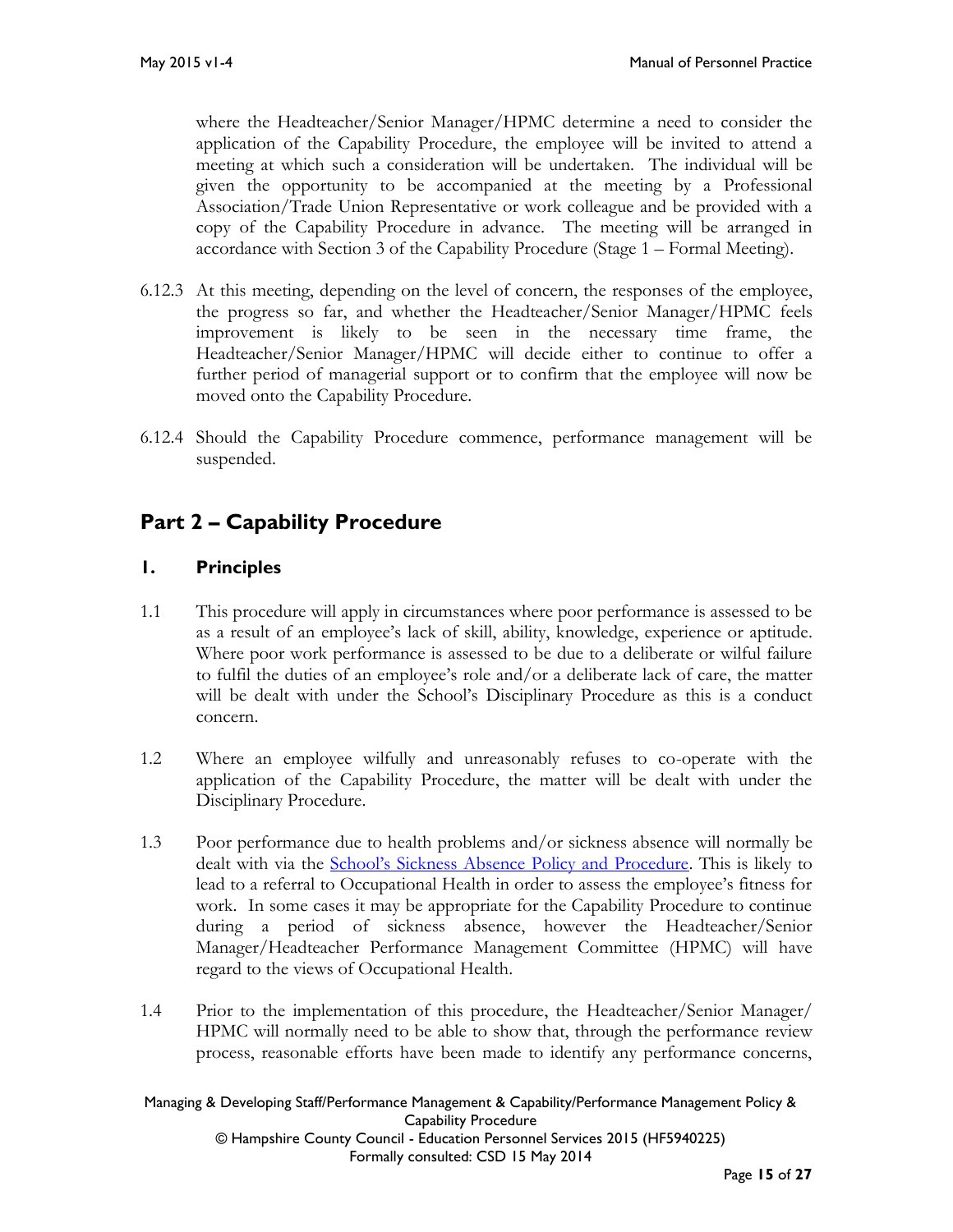discuss them with the employee and, as appropriate, provide support designed to facilitate improvement.

- 1.5 This procedure aims, through advice and support, to improve to an acceptable level, as set by the school, the performance of an employee who is causing concern. Such advice and support may be provided:
	- from within the school:
	- through accessing expertise in another school;
	- via the local authority's advisory services;
	- from other expert sources external to the school;
	- through training courses or events.
- 1.6 The stages specified in this document must be dealt with on a professional and confidential basis. Governors will be notified in the event that the formal Capability Procedure is applied to a member of staff, but will not be provided with any other detail, as this may prejudice governors' involvement in a later stage if recourse to that stage eventually becomes necessary.
- 1.7 Employees are encouraged to be accompanied by a professional association or trade union representative or by a work colleague under any stages of the Capability Procedure and to seek advice at the earliest opportunity where they are subject to formal action. The companion is allowed to make representations on behalf of the employee, submit papers, ask questions and address a meeting on behalf of the employee but is not allowed to answer questions on behalf of the employee. It is the employee's responsibility to arrange their own companion and advise management of this. If the employee, or their companion, is unable, for good reason, to attend a meeting, an alternative date will be arranged, once only, normally within 5 working days of the original meeting.
- 1.8 When the Capability Procedure has commenced, the employee will be provided with a copy of the Procedure.
- 1.9 All targets and support and review meetings will be recorded during the capability process.
- 1.10 The employee will not normally be permitted to raise a grievance related to any action taken, or contemplated, under this procedure. Such grievances will normally be managed within the hearing and appeal process detailed below*.*
- 1.11 If the employee has less than two years of continuous service with the employer (depending on the employee's start date), the procedure at [Appendix 1](#page-25-0) will be used.
- 1.12 The employee will have the right of appeal against any formal action taken against them in accordance with [section 10](#page-22-4) of this procedure.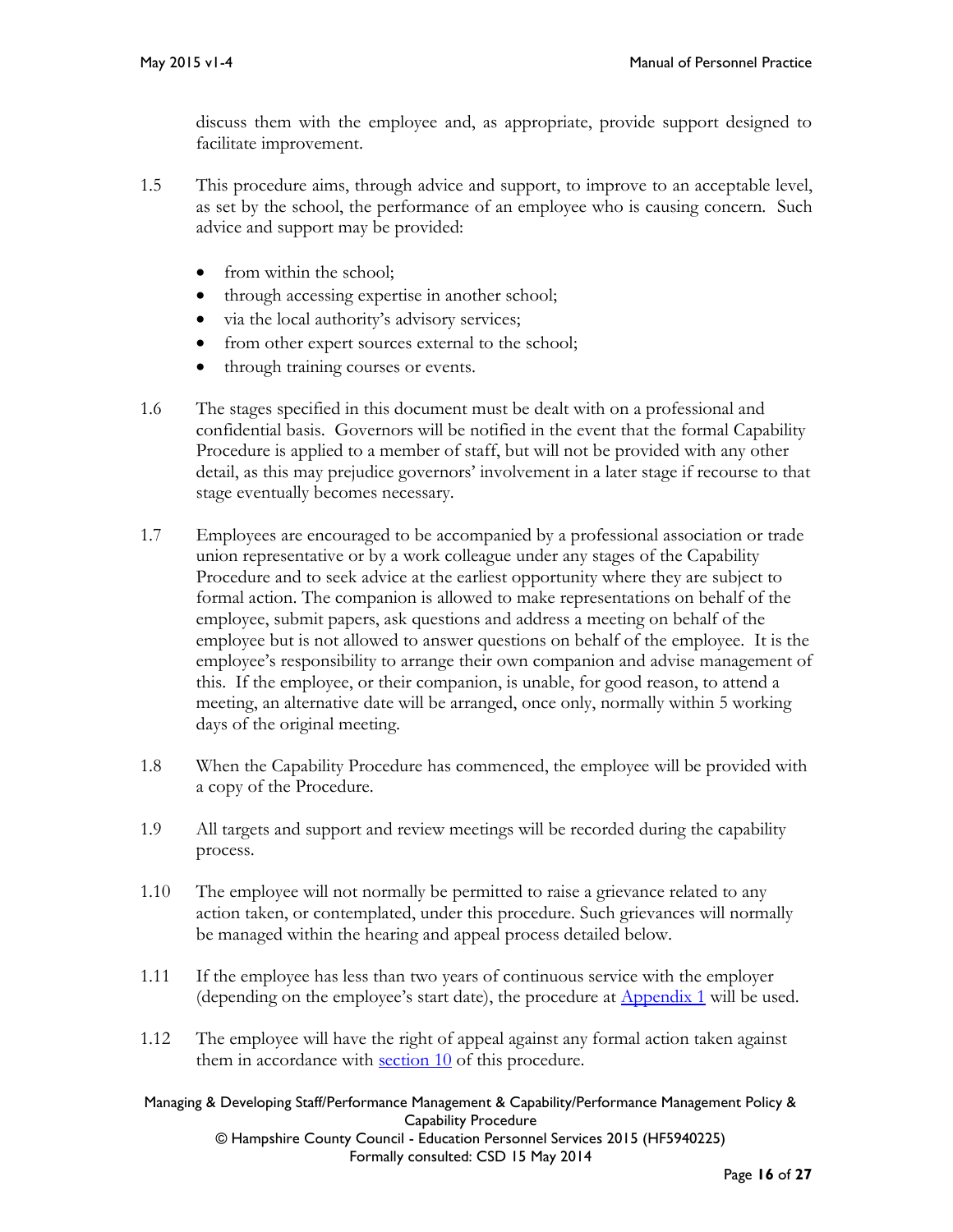- 1.13 The School will have the right to request that an officer from Education Personnel Services attends any meetings under Stages 1 or 2 of the Capability procedure, in order to provide support to the Senior Manager/Headteacher/HPMC. Education Personnel Services will have the right to attend a meeting held under Stage 3 of the Capability Procedure in Hampshire Maintained Schools (other than in Voluntary Aided or Foundation Schools unless such rights exist) on behalf of the Local Authority.
- 1.14 In the interests of fairness, both parties are expected to provide details of any significant issues and relevant papers in advance of meetings arranged under the formal procedure. Management documents will normally be supplied with the letter inviting the employee to the formal meeting. The employee, or their representative/colleague, must submit their information to arrive at least **3 working days** before the meeting.
- 1.15 Responsibility for decision-making within this procedure rests with the Headteacher/Senior Manager/HPMC, and the Headteacher/Governors' Committee where convened. If the governing body has delegated to the Headteacher the power to dismiss, the Headteacher will not normally be able to fulfil that role where he/she has had substantial involvement in the earlier stages of the procedure.
- 1.16 Where this procedure is used in relation to Headteacher poor performance, the HPMC will undertake the role of Headteacher/Senior Manager. In such cases, an additional professional adviser from the School's School Improvement provider will be present, at any stage, to provide governors with professional advice.
- 1.17 The time periods in this procedure will also apply to part-time employees.
- 1.18 A first formal warning given as part of the application of this procedure will lapse at the point when the Headteacher/Senior Manager/HPMC decides that an acceptable level of performance has been reached. If performance concerns return within 12 months from the date of such a decision, the Headteacher/Senior Manager/HPMC, following consultation with Education Personnel Services (or HIAS in the case of the Headteacher), may re-enter the procedure at the appropriate point in Stage 1.
- 1.19 Where a final warning has been issued, this will lapse at the point when the Headteacher/Senior Manager/HPMC decides that an acceptable level of performance has been reached. If performance concerns return within a period of two years (six terms) from the date of issue, the Headteacher/Senior Manager/HPMC, following consultation with Education Personnel Services (or HIAS in the case of the Headteacher), may re-enter the procedure at the appropriate point in Stage 2 at any time during this two-year period.
- 1.20 Action involving use of a formal written warning and beyond will not be taken in respect of an accredited representative of a Trade Union unless the Headteacher or Education Personnel Services (as appropriate) has informed the relevant full-time official of the action that is being contemplated.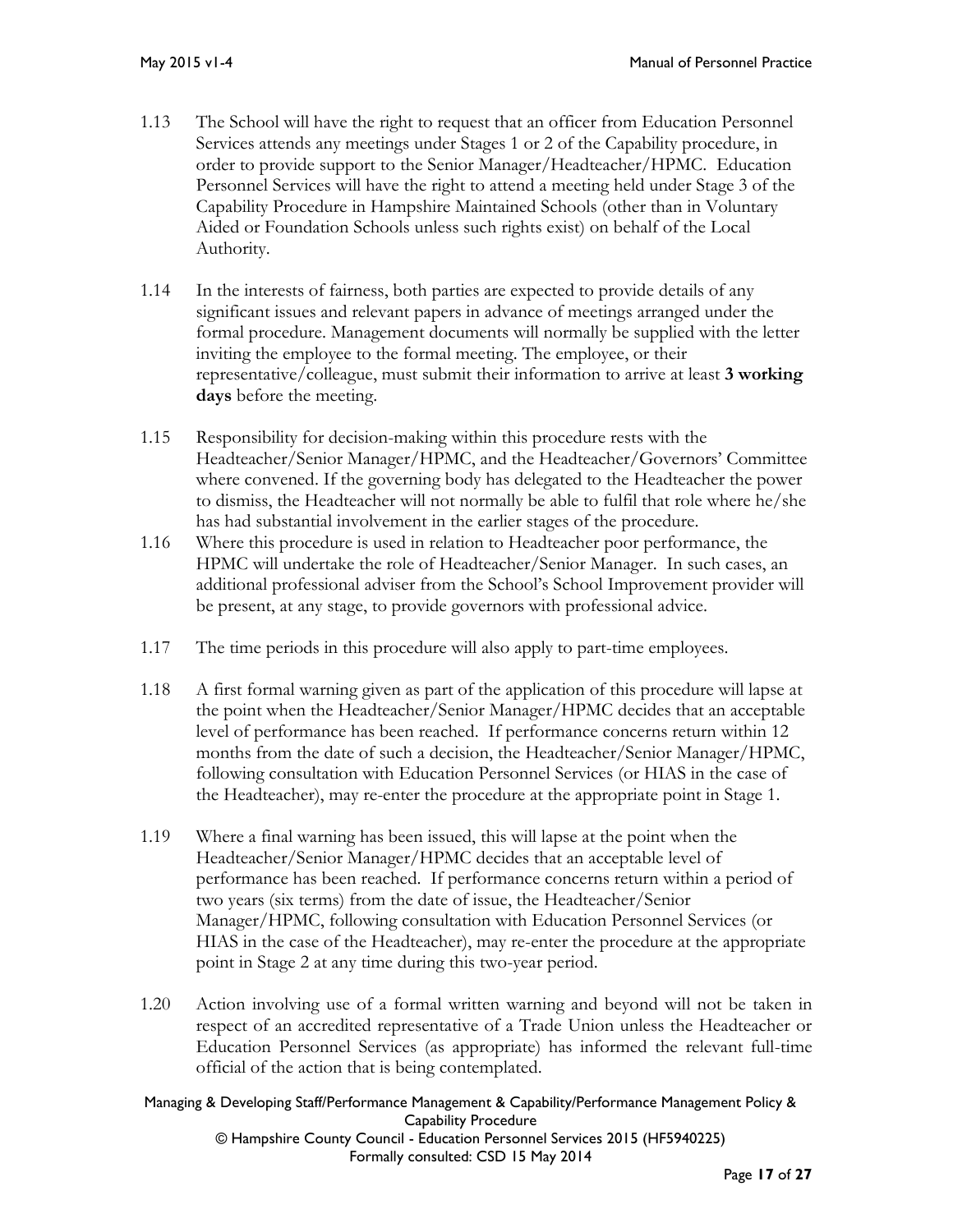1.21 The audio or video recording of any meetings or hearings held under this procedure is not permitted. Where an employee is unable to take his or her own notes of a meeting due to a physical, sensory or mental impairment, it is expected that the employee's representative will take notes on their behalf and/or alternative options will be considered to remove any potential disadvantage that an employee may have. Only in exceptional cases may an employee request an audio or video recording of the meeting as an alternative, In such cases, consideration will be given as to whether or not recording the meeting is appropriate in all the circumstances, including an assessment of whether other options have been considered as above.

# <span id="page-17-0"></span>**2. Stages of the Procedure**

- 2.1 There are three stages in the Capability Procedure, as follows:
	- Stage 1 Formal Meeting Stage
	- Stage 2 Formal Meeting Stage
	- Stage 3 Headteacher/Governors' Committee hearing
- 2.2 At every stage of the procedure the employee will be advised of the nature of the concern, be given an opportunity to provide their view, and have the right to be accompanied.

# <span id="page-17-1"></span>**3. Stage 1 - Formal Meeting**

- 3.1 Invitation to a Stage 1 Formal Meeting
- 3.1.1 The Headteacher/Senior Manager/HPMC will write to the employee to invite them to a Stage 1 Formal Meeting. The invitation letter will:
	- inform the employee of the stage of the procedure being followed;
	- provide the employee with a minimum of 5 working days' notice of the meeting;
	- inform the employee of the right to be accompanied at the meeting;
	- inform the employee of the requirement to confirm before the meeting whether they intend to be accompanied at the meeting, and, if so, by whom;
	- inform the employee that, if they wish to refer to any written information at the meeting, this must be submitted to arrive 3 working days before the meeting;
	- explain that if the employee needs special support or assistance during the meeting, they should notify the Headteacher/Senior Manager/HPMC in advance of the meeting;
	- remind the employee of their access to the Council's Employee Support service;
	- enclose a copy of the Capability Procedure (if they have not already been provided with a copy) and all written information the Headteacher/Senior Manager/HPMC wishes to rely upon during the meeting;

#### Managing & Developing Staff/Performance Management & Capability/Performance Management Policy & Capability Procedure © Hampshire County Council - Education Personnel Services 2015 (HF5940225)

Formally consulted: CSD 15 May 2014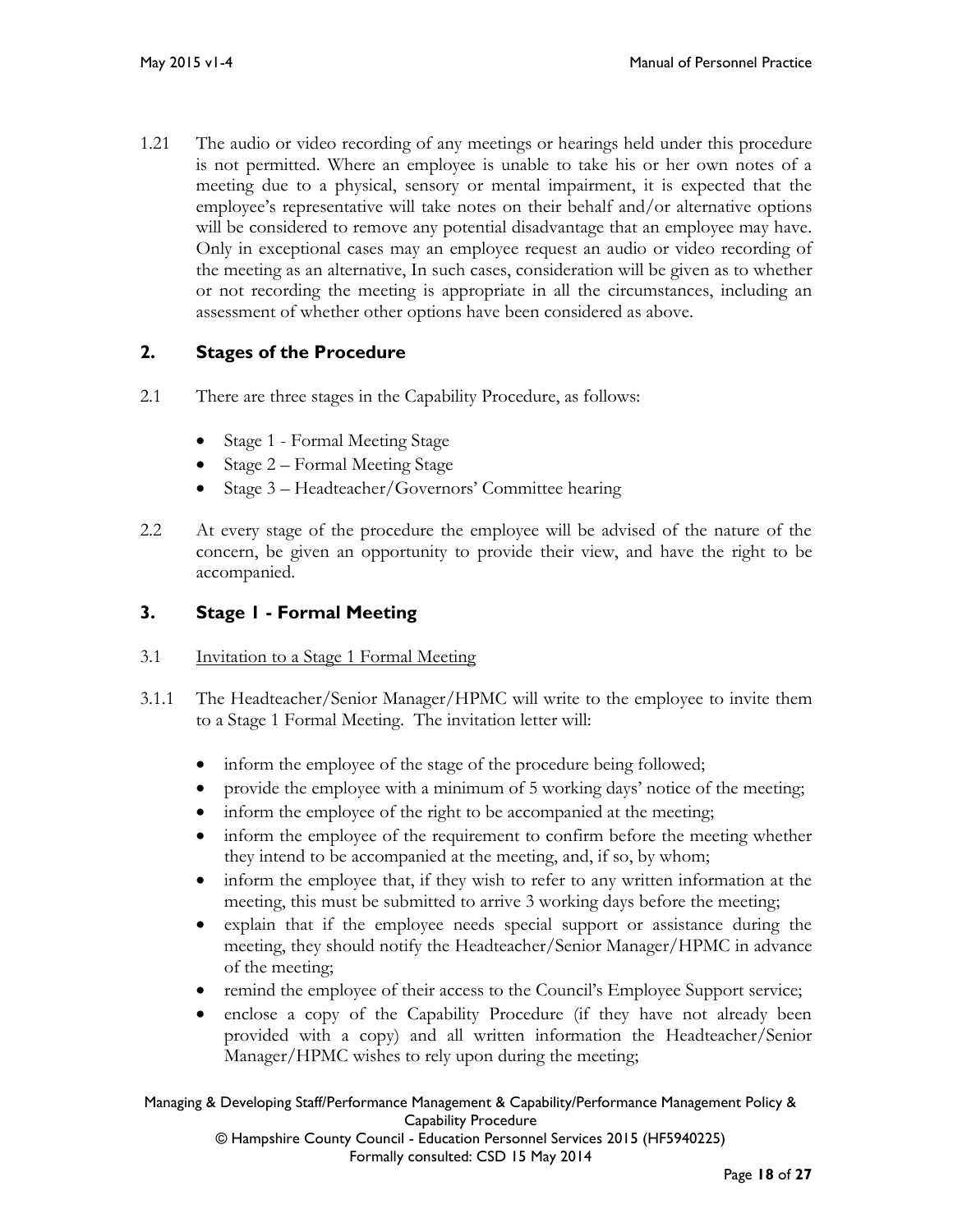### 3.2 Conduct of the Stage 1 Formal Meeting

- 3.2.1 The Headteacher/Senior Manager/HPMC will:
	- clearly set out the nature of the performance concerns, discuss the measures put in place during any period of structured managerial support and explain why progression to the Capability Procedure may be required;
	- refer to any documents or evidence (for example, evidence of support provided, monitoring and training records and examples of the employee's work) and clarify the requirements of the employee's role and the standards expected;
	- ask the employee to account for their continued under-performance including any mitigation the employee feels is relevant;
	- consider all the facts and, if necessary, adjourn the meeting to consider these further before making a decision about whether the employee will move onto the Capability Procedure;
	- define success criteria and the evidence that will be used to assess whether or not the necessary improvement has been made;
	- define the nature and frequency of any support to be provided, and of the monitoring process, and the dates of interim progress reports and formal reviews [\(noting section 9\).](#page-22-3)

### 3.3 Outcomes of the Stage 1 Formal Meeting

- 3.3.1 Possible outcomes include:
	- no formal action required (in which case it may be appropriate to continue to address the concerns through the performance management process and the Capability Procedure will not apply);
	- a Formal Warning is issued;
	- (in serious cases) a Final Warning is issued [\(see section 7\);](#page-22-1)
	- (in exceptional cases) a decision is made to suspend the employee pending an investigation into a concern of gross incapability [\(see section 8\).](#page-22-2) In such circumstances, the Headteacher/Senior Manager/HPMC may refer the matter directly to a hearing under Stage 3.

An employee issued with a warning will be told the consequences of further poor performance or failure to improve within the set review period. The length of the review period will depend on the circumstances of the individual case but in most cases will be between four and ten weeks. Progress will be formally reviewed at the end of this period, however interim reviews will also be held to assess progress [\(noting section 9\).](#page-22-3)

3.3.2 The outcome of the meeting will be confirmed in writing to the employee, normally within 5 working days. If it is necessary to vary this timescale the employee should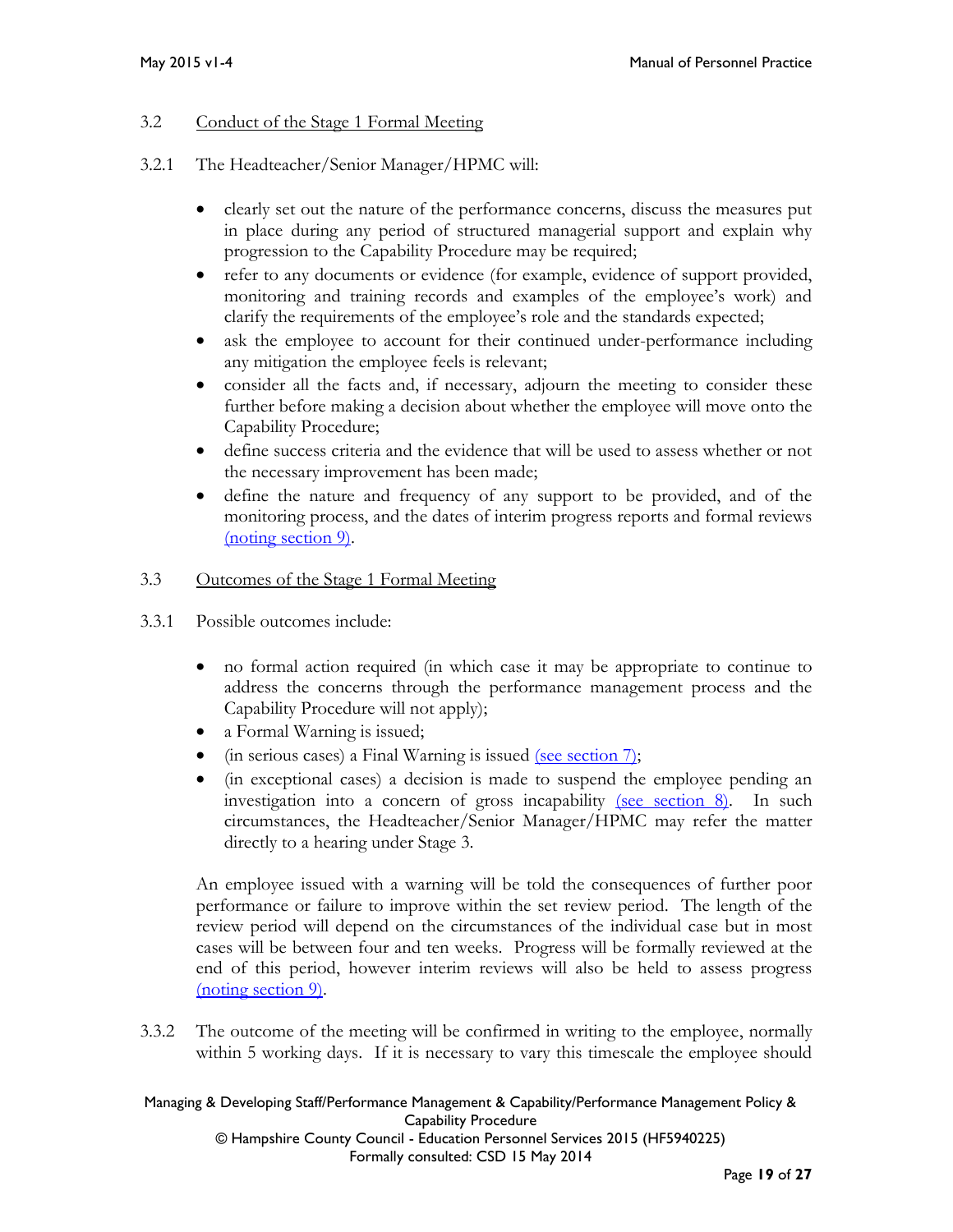be notified at the conclusion of the meeting. A copy of this letter will be placed on the employee's personal file.

# <span id="page-19-0"></span>**4. Stage 2 - Formal Meeting**

- 4.1 Invitation to a Stage 2 Formal Meeting
- 4.1.1 The Headteacher/Senior Manager/HPMC will write to the employee to invite them to a Stage 2 Formal Meeting. The invitation letter will be in accordance with paragraph 3.1.1.

## 4.2 Conduct of the Stage 2 Formal Meeting

- 4.2.1 The Headteacher/Senior Manager/HPMC will:
	- clearly set out the nature of the performance concerns, discuss the measures put in place during any period of structured managerial support and explain why progression to the next stage of the Procedure may be required;
	- refer to any documents or evidence (for example, evidence of support provided, monitoring and training records and examples of the employee's work) and clarify the requirements of the employee's role and the standards expected;
	- ask the employee to account for their continued under-performance including any mitigation the employee feels is relevant;
	- consider all the facts and, if necessary, adjourn the meeting to consider this further before making a decision about whether the next formal stage will be commenced or the current stage extended;
	- define success criteria and the evidence that will be used to assess whether or not the necessary improvement has been made;
	- define the nature and frequency of any support to be provided, and of the monitoring process, and the dates of interim progress reports and formal reviews.

## 4.3 Outcomes of the Stage 2 Formal Meeting

- 4.3.1 Possible outcomes include:
	- no further action, in which case the Capability Procedure will cease (see section [6\);](#page-22-0)
	- the Formal Warning remains in place for a further specified period of time under Stage 1;
	- a Final Warning is given.

The employee will be told the consequences of further poor performance or failure to improve within the set review period (as defined in section 4.5 and 5, below). In most cases, a review period will be set of no more than four weeks.

# Managing & Developing Staff/Performance Management & Capability/Performance Management Policy & Capability Procedure

© Hampshire County Council - Education Personnel Services 2015 (HF5940225) Formally consulted: CSD 15 May 2014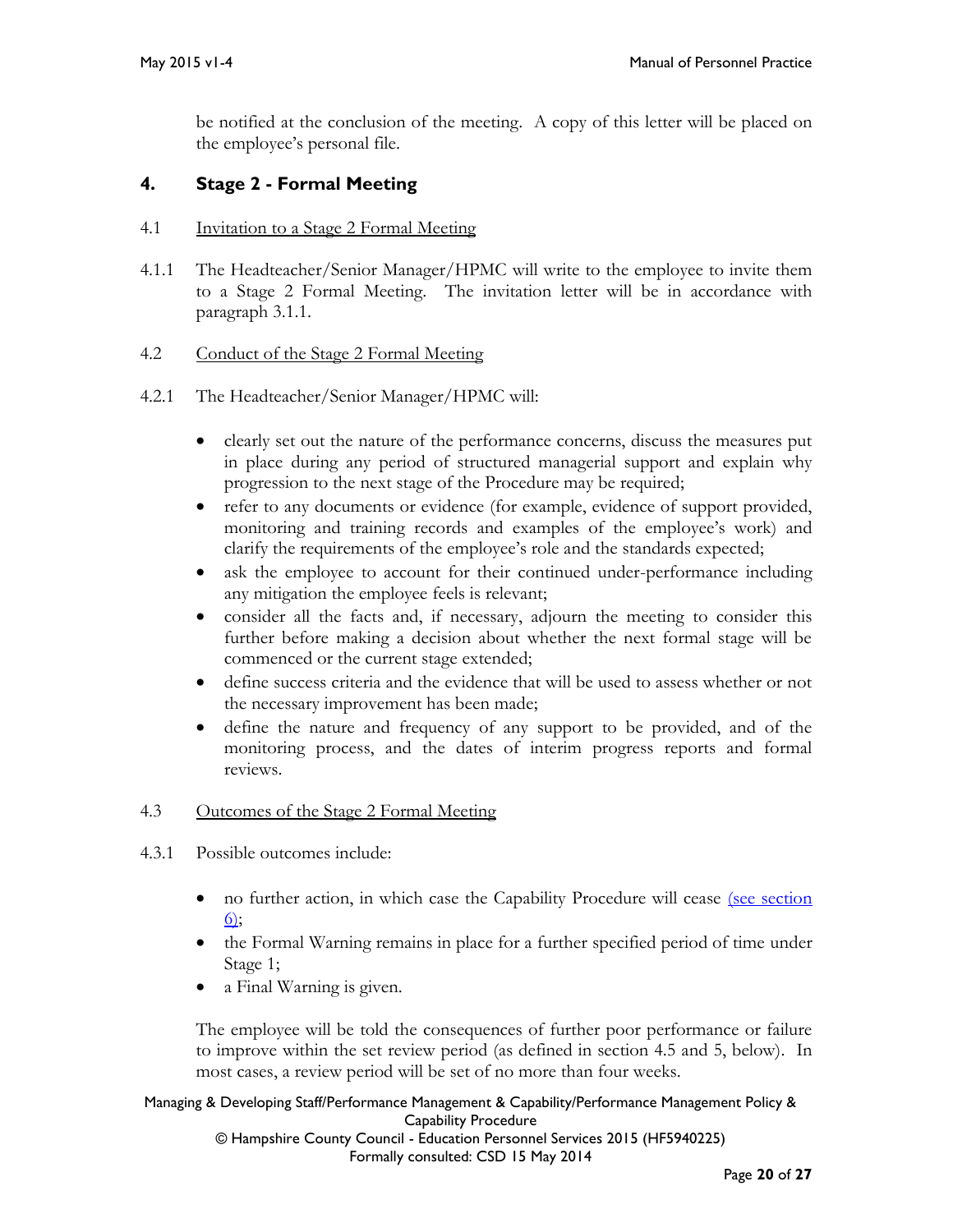The outcome of the meeting will be confirmed in writing to the employee, normally within 5 working days. If it is necessary to vary this timescale the employee should be notified at the conclusion of the meeting. A copy of this letter will be placed on the employee's personal file.

## 4.4 Stage 2 Final Review Meeting

- 4.4.1 At the end of the review period in Stage 2, the employee will be invited to a Final Review Meeting. The invitation letter will be in accordance with paragraph 3.1.1. The conduct of the meeting will be in accordance with paragraph 4.2.
- 4.4.2 Possible outcomes include:
	- a decision to refer the matter to a Headteacher/Governors' Committee Hearing to consider dismissal on the grounds of Capability;
	- the Final Warning remains in place for a further specified period of time;
	- no further action, in which case the Capability Procedure will cease (see section [6\).](#page-22-0)
- 4.4.3 The Headteacher/Chair of the HPMC (in the case of a Headteacher) will inform the Chair of the Governing Body and Education Personnel Services (if not already involved) of the outcome of the Stage 2 Final Review Meeting.
- 4.4.4 The outcome of the meeting will be confirmed in writing to the employee, normally within 5 working days. If it is necessary to vary this timescale the employee should be notified at the conclusion of the meeting. A copy of this letter will be placed on the employee's personal file.
- 4.5 Consideration of alternative options

Before any meeting takes place under Stage 3 of this procedure (with the exception of potential gross incapability cases), Education Personnel Services and, where appropriate, a Local Authority Officer and/or, in the case of an Aided School, an officer of the Diocese, will meet with the employee and the Headteacher/Senior Manager/HPMC separately to examine any available alternatives which would obviate the need for the application of Stage 3 or beyond. This will include consideration of whether or not it is feasible to make any offer of alternative employment to the employee.

# <span id="page-20-0"></span>**5. Stage 3 – Headteacher/Governors' Committee Hearing**

## 5.1 Invitation to a Stage 3 Hearing

5.1.1 The Headteacher/Senior Manager/HPMC will write to the employee to invite them to a Stage 3 Hearing. The invitation letter will be in accordance with paragraph 3.1.1 and the employee must be advised that dismissal is a potential outcome. The

Managing & Developing Staff/Performance Management & Capability/Performance Management Policy & Capability Procedure © Hampshire County Council - Education Personnel Services 2015 (HF5940225)

Formally consulted: CSD 15 May 2014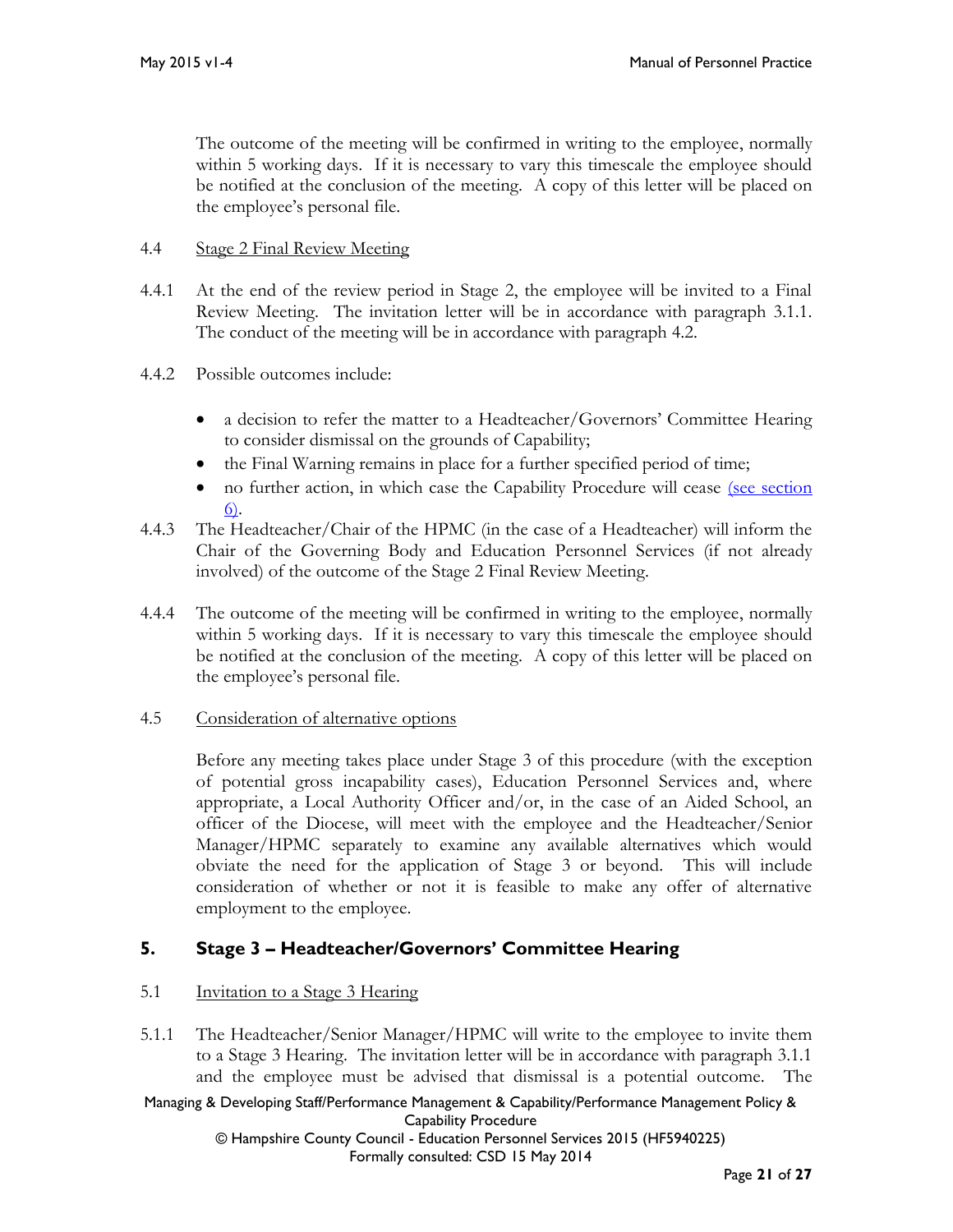employee must be advised of their right to be accompanied at the Hearing in accordance with paragraph 1.7.

- 5.2 Conduct of a Stage 3 Hearing
- 5.2.1 Where the Headteacher has formally delegated powers of dismissal and has not had substantial involvement in Stages 1 and/or 2 of the procedure, the Headteacher may hear the matter. Where this is not the case, the matter will be heard by a Governors' Committee.
- 5.2.2 The Hearing will be conducted in accordance with the procedure for [Headteacher/Governor Committee Hearings.](http://www3.hants.gov.uk/education/mopp/manage-staff/eps-hearings.htm)
- 5.2.3 In the case of the Headteacher, the Chair of the HPMC will commission an Advocate from the School Improvement Service and a senior officer from Education Personnel Services to present the management case. The Chair of the HMPC will normally be called as a witness.

## 5.3 Outcomes of the Stage 3 Hearing

- 5.3.1 Possible outcomes include:
	- no further action, in which case the Capability Procedure will cease (see section  $6$
	- the previous Final Warning should remain in place for a further specified period of time (in which case the required improvement in performance will be identified as well as the support that will be provided to help the employee achieve this and the period of time in which the necessary improvement must be made);
	- the employee is dismissed on the grounds of capability with the appropriate contractual notice;
	- $\bullet$  the employee is dismissed summarily (in gross incapability cases <u>see section 8</u>).
- 5.3.2 The outcome of the meeting will be confirmed in writing to the employee, normally within 5 working days. If it is necessary to vary this timescale the employee should be notified at the conclusion of the meeting. If the decision is to dismiss the employee the letter will:
	- specify the reason for the decision to dismiss;
	- confirm that the dismissal will take place with notice (or without notice in the case of gross incapability);
	- confirm that the employee has the right of appeal against the decision, and the mechanism for doing so.

#### Managing & Developing Staff/Performance Management & Capability/Performance Management Policy & Capability Procedure

© Hampshire County Council - Education Personnel Services 2015 (HF5940225) Formally consulted: CSD 15 May 2014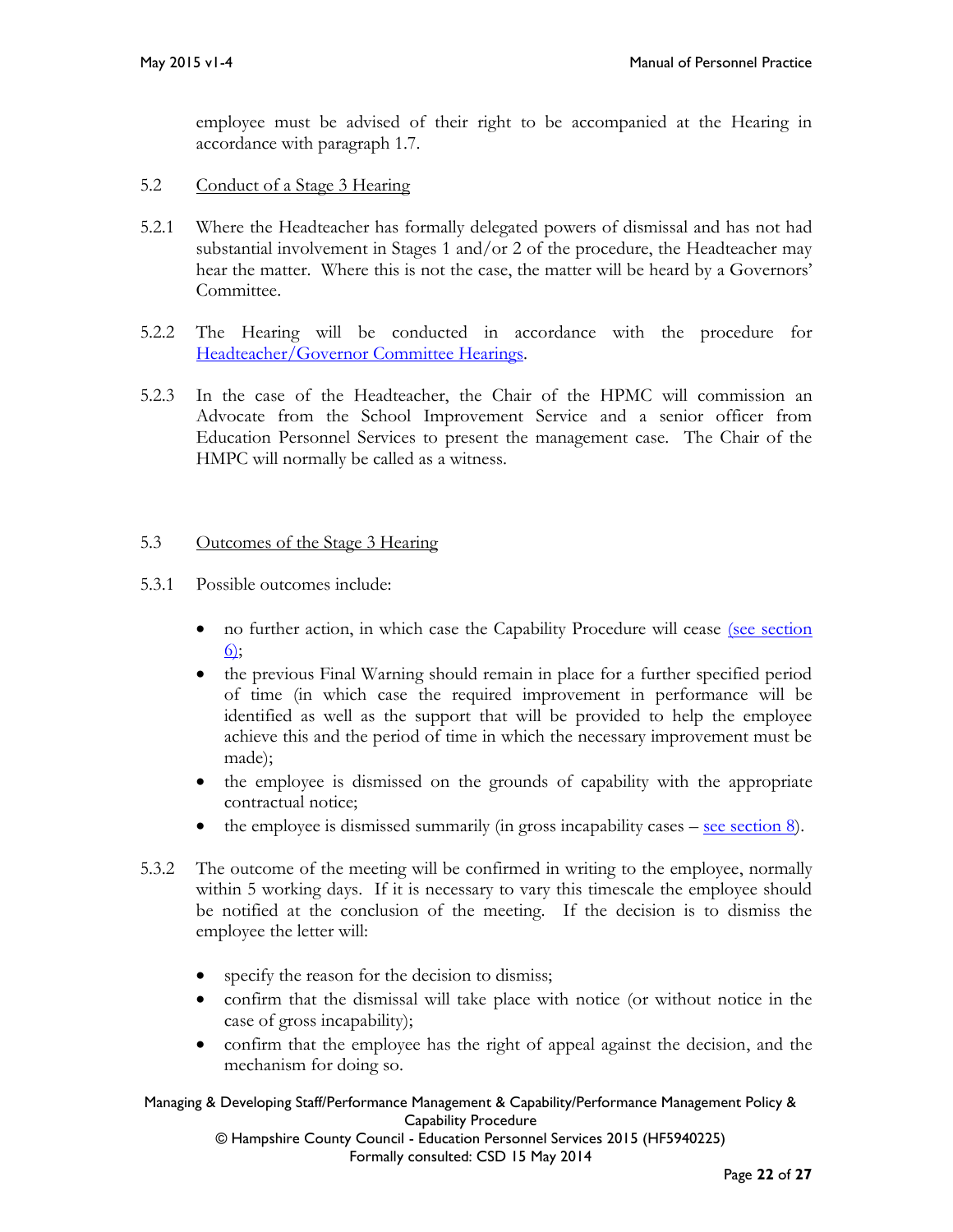## <span id="page-22-0"></span>**6. Improvement in performance achieved**

6.1 If the employee's performance improves as required, the Headteacher/Senior Manager/HPMC will meet the employee to tell them this. This will be confirmed in writing to the employee and the letter will be placed on the employee's file. The Capability Procedure will cease at this point and Performance Management will restart. If the employee was at Stage 1 of the Capability procedure, their improvement in performance will need to be sustained for at least 12 months, at Stage 2 the improvement would need to be sustained for at least 24 months. If the employee's performance declines during this period of time, the Headteacher/Senior Manager/HPMC will have the option to re-enter the procedure at the appropriate point.

## <span id="page-22-1"></span>**7. Fast-track procedure**

7.1 In very serious cases it may be necessary to issue a Final Warning at a Stage 1 meeting. In such cases, if the necessary improvement in performance is not achieved during the review period, the Headteacher/Senior Manager/HPMC will proceed to Stage 3 – a Headteacher/Governors' Committee Hearing.

# <span id="page-22-2"></span>**8. Gross Incapability**

8.1 When an employee's performance is regarded as gross incapability it would be inappropriate to take them through a staged procedure, particularly if the health and safety of pupils or other employees is in serious jeopardy or there are serious consequences for the school, to the extent that dismissal would be justified. In such cases, a full investigation must take place and the employee must be given the opportunity to respond. The matter would normally be referred straight to a Headteacher/Governors' Committee hearing and a potential outcome is that the employee is summarily dismissed on the grounds of gross incapability.

## <span id="page-22-3"></span>**9. Failure to make progress during a review period**

9.1 The review periods set at each stage of the Procedure are the maximum number of weeks in which an employee must make the necessary improvements in performance. However, where during a stage there is evidence to suggest a more serious problem or that progress is insufficient or the individual is unlikely to make the required improvements, the Headteacher/Senior Manager/HPMC may decide to move to the next Stage of the Procedure.

## <span id="page-22-4"></span>**10. Right of Appeal**

10.1 An employee may appeal against any warning issued to them through the Capability Procedure and/or against a decision to dismiss them. For appeals against warnings under this procedure, the employee must submit an appeal in writing to the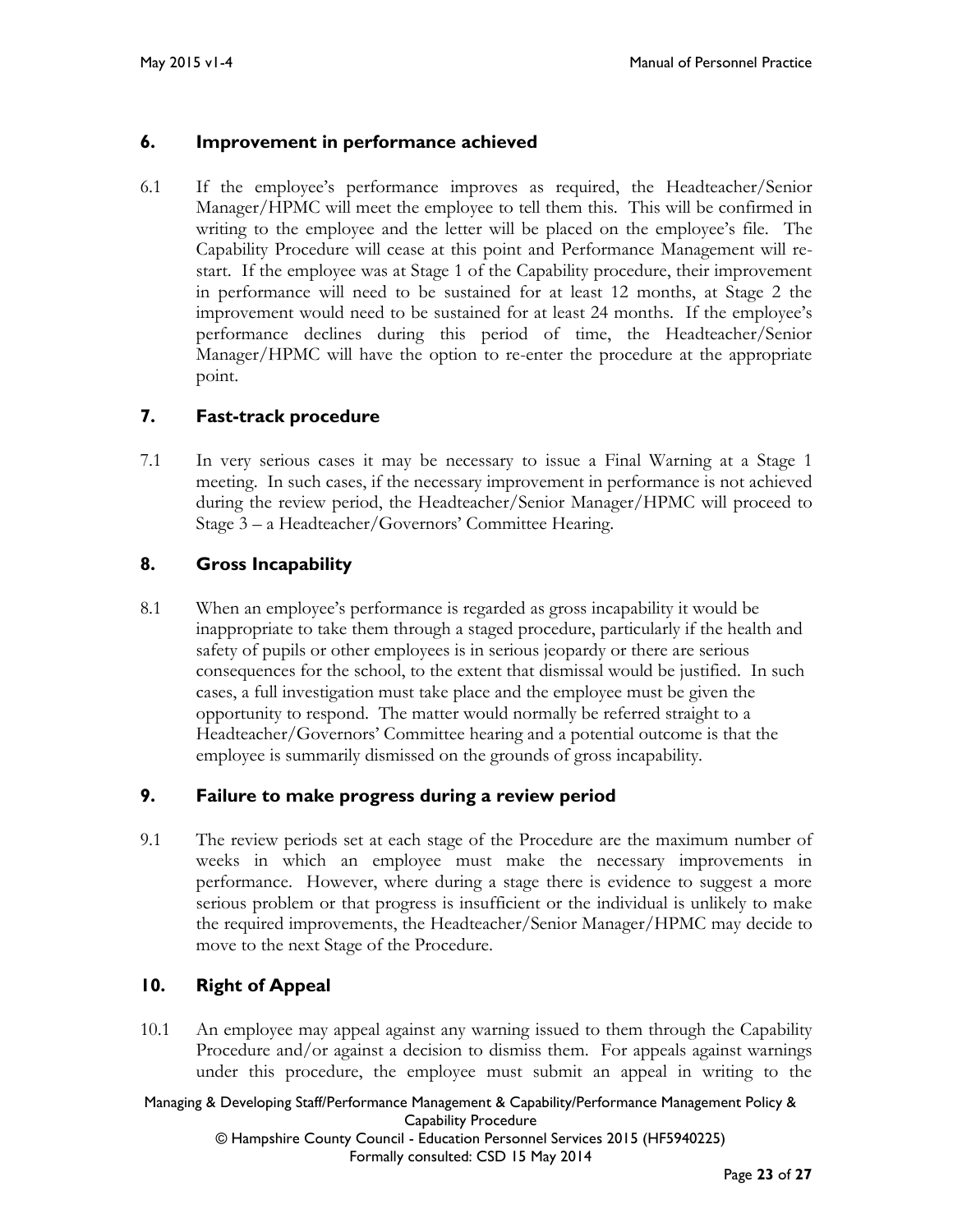Headteacher/Senior Manager who signed the letter confirming the action to be taken under the procedure. Appeals against dismissal under Stage 3 of this procedure must be addressed to the Clerk to Governors. In both instances, the appeal must be received within 10 working days of receipt of the letter confirming the warning/dismissal and the employee must state in full the reasons for their appeal.

10.2 The purpose of an appeal is to enable an impartial review to be carried out as to the 'reasonableness' of the previous decision. The appeal should not become another capability hearing but should focus on reviewing the process followed, and the reasonableness of the decision that was taken.

## 10.3 Invitation to Appeal Meeting

- 10.3.1 If the employee lodges an appeal in line with the procedure, they will be invited by letter to an appeal meeting and given at least 7 working days' notice of the meeting date. Any relevant documentation must also be included with the letter.
- 10.3.2 The letter inviting the employee to the appeal meeting must include their right to be accompanied at that meeting.
- 10.3.3 If the warnings have been issued by a Senior Manager during the formal stages, the appeal may be heard by the Headteacher. If the warnings have been issued by the Headteacher during the formal stages, the appeal will be heard by a governors' committee. Where the Headteacher has heard appeals under Stage 1 and/or Stage 2, this will preclude the Headteacher from forming the committee under Stage 3 of this procedure.
- 10.3.4 Any appeal against dismissal will be heard by a governors' committee. The Headteacher or Clerk to the Governors' Committee (depending on who is hearing the appeal), will issue documentation with the letter of invitation to the appeal meeting. This will consist of the documentation used at the original hearing, supplemented with the employee's letter of appeal. Where either party wishes to provide additional information, this must arrive at least 3 working days in advance of the meeting to allow time for the information to be considered.

## 10.4 Conduct of Appeal Meeting

- 10.4.1 The conduct of the meeting will be in accordance with the Procedure for [a](http://www3.hants.gov.uk/education/mopp/manage-staff/eps-hearings.htm) [Governors' Appeal Committee Hearing](http://www3.hants.gov.uk/education/mopp/manage-staff/eps-hearings.htm) in the case of all Hampshire Maintained schools. This procedure is commended for use to academies and other external schools.
- 10.4.2 The outcome should normally be confirmed to the employee in writing within 5 working days. If it is necessary to vary this timescale, the employee should be notified at the conclusion of the meeting.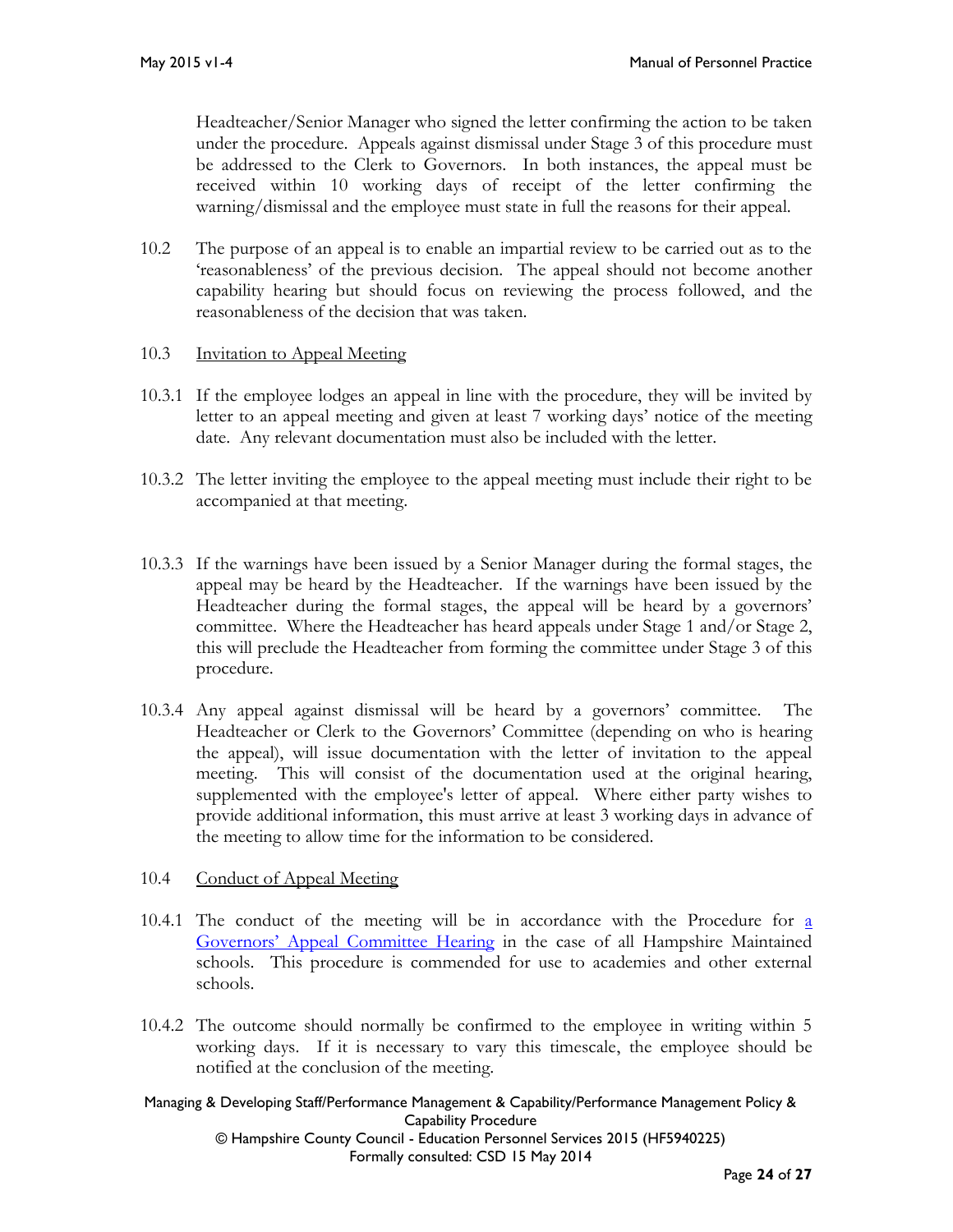# <span id="page-24-0"></span>**11. Requirement for schools to pass on information about a teacher's capability to a new employer**

11.1 The School Staffing (England) (Amendment) Regulations 2012 require maintained schools to pass on information to a prospective employer about any teacher or Headteacher who has been on the Capability Procedure in the last two years. Specifically they will need to provide details of the duration of capability and an explanation of the outcome. Whilst the Regulations do not apply to Academies, Academies can also ask for the information as part of their recruitment processes.

# <span id="page-24-1"></span>**12. Support**

- 12.1 Employee Support is a confidential counselling and support service provided by trained, experienced counsellors, providing telephone and face-to-face counselling. This service is available to all staff in Hampshire maintained schools and more information can be found at [http://www3.hants.gov.uk/occupational](http://www3.hants.gov.uk/occupational-health/employee-support.htm)[health/employee-support.htm,](http://www3.hants.gov.uk/occupational-health/employee-support.htm) or by contacting the helpline o[n0800](mailto:0800) 030 5182. Staff in Academies and other schools should contact their school's counselling service where provided.
- 12.2 Employees can also seek advice and support from their professional association or trade union. A list of teacher professional association contact details are available at [http://www3.hants.gov.uk/education/teachers-info/tlp.htm](http://www3.hants.gov.uk/education/teachers-info/tlp/tlp-contacts.htm) Teachers can also seek support from the Teacher Support Line <http://teachersupport.info/>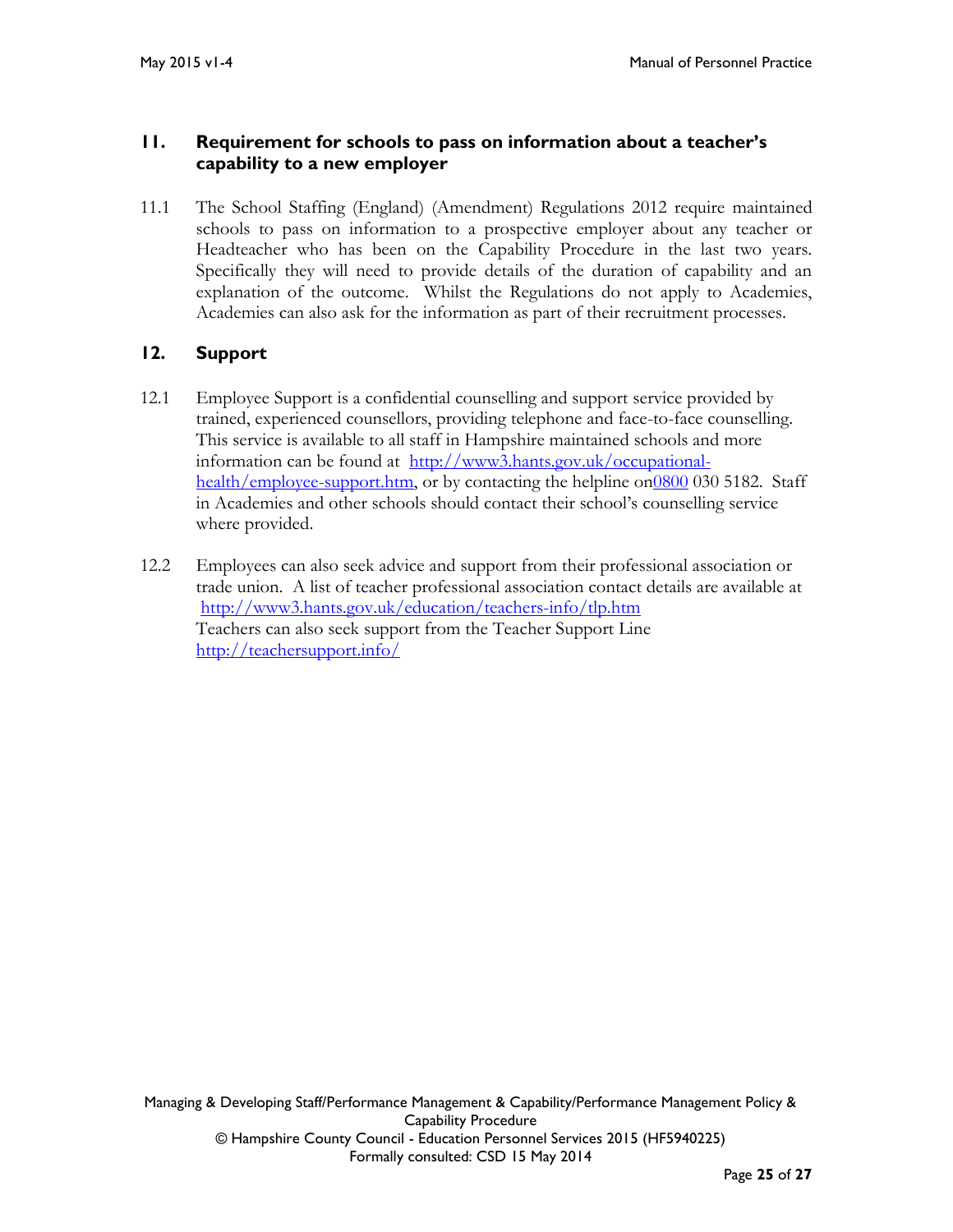# <span id="page-25-0"></span>**Appendix 1 - Employees with less than two years of continuous service with the employer**

This procedure applies to employees with less than two years of continuous service where performance is considered unacceptable.

It is expected that all new employees, during and after their induction, will have informal discussions with their line manager and that any concerns over the employee's performance are raised as early as possible.

# **Formal Meeting**

There is only one formal meeting for employees in their second year of service (depending on the employee's start date). The Headteacher/Senior Manager will adopt the same approach as they would for a Stage 2 Formal Meeting (see [Section 4](#page-19-0) of the Capability procedure).

Possible outcomes include:

- no formal action required (in which case it may be appropriate to continue to address the concerns through the induction and/or performance management process and the Capability Procedure will cease;
- a Final Warning is given in which case the employee will be told the consequences of further poor performance or failure to improve within the set review period;
- the matter is referred to a Headteacher/Governors Committee Hearing in order to consider whether the employee should be dismissed.

The outcome of the meeting will be confirmed to the employee. If the decision is to issue a Final Warning, the letter will:

- specify the reasons for the Stage 2 Final Warning, including details of the performance problems;
- include details of how long the final warning will remain in place;
- identify the improvement in performance required;
- identify any additional support or training to help the employee achieve the performance standards required;
- specify the period of time allowed for the necessary improvement to be made;
- specify the review dates;
- remind the employee that failure to improve to the required standard may lead to dismissal;

The timescale for the set review period for employees in their second year of service will be shorter and will not result in the employment being extended beyond two years prior to a final decision being taken.